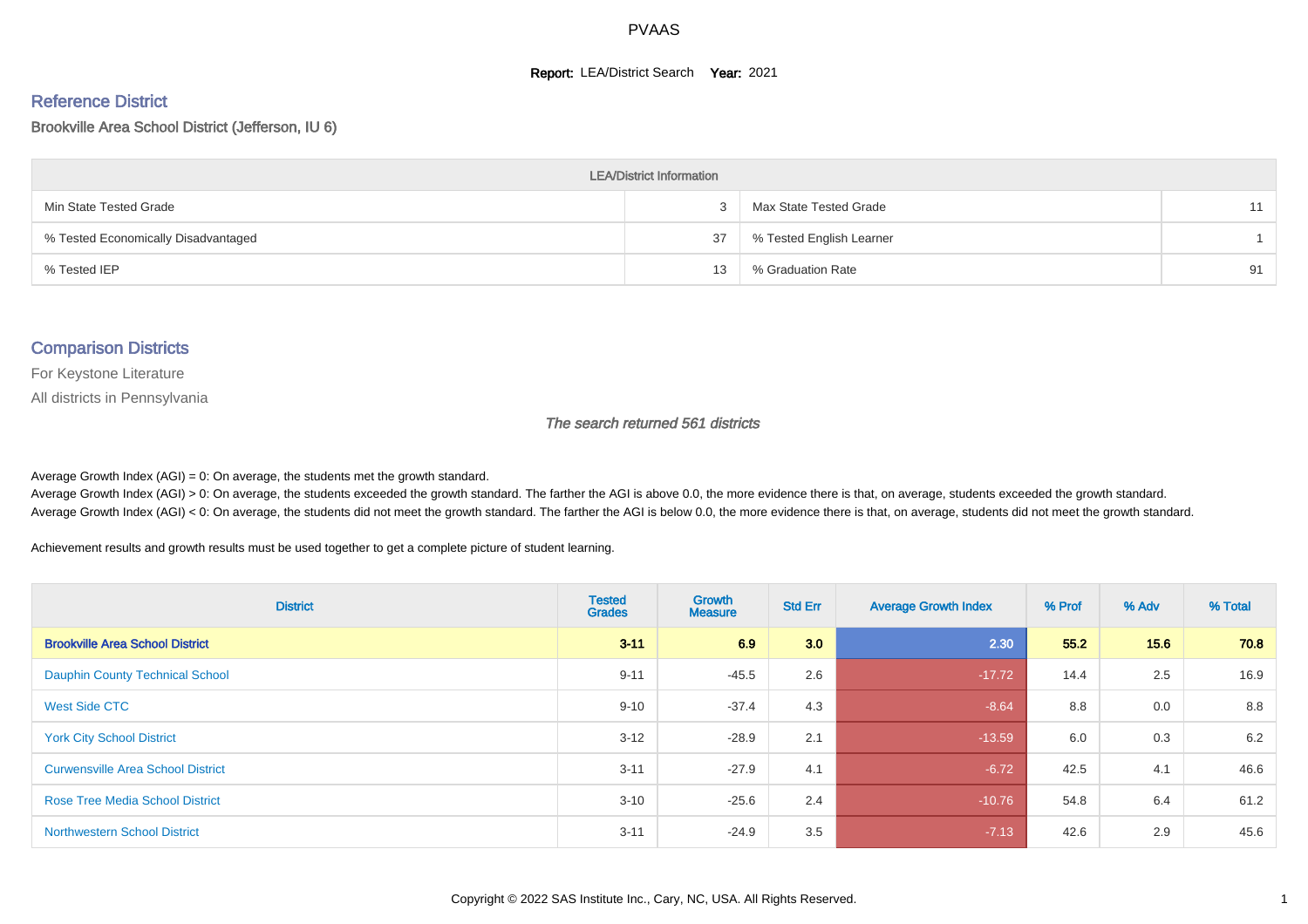| <b>District</b>                               | <b>Tested</b><br><b>Grades</b> | <b>Growth</b><br><b>Measure</b> | <b>Std Err</b> | <b>Average Growth Index</b> | % Prof | % Adv   | % Total |
|-----------------------------------------------|--------------------------------|---------------------------------|----------------|-----------------------------|--------|---------|---------|
| <b>Brookville Area School District</b>        | $3 - 11$                       | 6.9                             | 3.0            | 2.30                        | 55.2   | 15.6    | 70.8    |
| Philipsburg-Osceola Area School District      | $3 - 11$                       | $-24.8$                         | 3.3            | $-7.43$                     | 19.7   | $2.6\,$ | 22.4    |
| <b>Mastery Charter School - Gratz Campus</b>  | $7 - 10$                       | $-23.9$                         | 4.5            | $-5.29$                     | 2.9    | 0.0     | 2.9     |
| <b>Southern Fulton School District</b>        | $3 - 11$                       | $-23.7$                         | 4.4            | $-5.37$                     | 34.2   | 10.5    | 44.7    |
| <b>Shikellamy School District</b>             | $3 - 10$                       | $-22.3$                         | 2.5            | $-8.92$                     | 33.3   | 6.1     | 39.5    |
| <b>Lawrence County CTC</b>                    | $10 - 11$                      | $-21.7$                         | 3.6            | $-6.05$                     | 19.8   | 0.0     | 19.8    |
| Lackawanna Trail School District              | $3 - 10$                       | $-21.7$                         | 3.5            | $-6.20$                     | 38.5   | 1.5     | 40.0    |
| <b>Springfield Township School District</b>   | $3 - 11$                       | $-18.9$                         | 3.2            | $-5.88$                     | 62.6   | 3.6     | 66.3    |
| <b>Frazier School District</b>                | $3 - 11$                       | $-17.2$                         | 3.7            | $-4.70$                     | 37.1   | 1.6     | 38.7    |
| <b>Penns Manor Area School District</b>       | $3 - 12$                       | $-17.0$                         | 3.7            | $-4.52$                     | 29.7   | 3.1     | 32.8    |
| <b>Pennridge School District</b>              | $3 - 10$                       | $-16.8$                         | 1.4            | $-11.59$                    | 46.8   | 8.0     | 54.9    |
| Jefferson County-Dubois AVTS                  | $9 - 11$                       | $-16.2$                         | 3.9            | $-4.16$                     | 23.0   | 0.0     | 23.0    |
| <b>Lancaster School District</b>              | $3 - 12$                       | $-15.8$                         | $1.5\,$        | $-10.90$                    | 14.6   | $2.3\,$ | 16.9    |
| <b>Mifflinburg Area School District</b>       | $3 - 11$                       | $-15.8$                         | 2.5            | $-6.30$                     | 42.4   | 4.0     | 46.4    |
| Schuylkill Haven Area School District         | $3 - 11$                       | $-15.3$                         | 3.1            | $-4.87$                     | 49.7   | 2.4     | 52.1    |
| <b>Ringgold School District</b>               | $3 - 11$                       | $-14.7$                         | 2.4            | $-6.04$                     | 41.5   | 7.9     | 49.4    |
| <b>Tacony Academy Charter School</b>          | $3 - 11$                       | $-14.7$                         | 3.0            | $-4.82$                     | 22.4   | 1.8     | 24.1    |
| Southern Columbia Area School District        | $3 - 11$                       | $-14.6$                         | 3.0            | $-4.92$                     | 55.0   | 4.0     | 59.0    |
| <b>Erie City School District</b>              | $3 - 12$                       | $-14.5$                         | 1.6            | $-9.26$                     | 25.4   | 3.0     | 28.4    |
| <b>Ridgway Area School District</b>           | $3 - 11$                       | $-14.5$                         | 4.1            | $-3.56$                     | 49.0   | 9.8     | 58.8    |
| <b>Minersville Area School District</b>       | $3 - 11$                       | $-14.4$                         | 3.7            | $-3.90$                     | 39.3   | 3.3     | 42.6    |
| <b>Williamsburg Community School District</b> | $3 - 11$                       | $-14.3$                         | 4.1            | $-3.48$                     | 28.3   | 0.0     | 28.3    |
| Johnsonburg Area School District              | $3 - 11$                       | $-14.1$                         | 3.9            | $-3.62$                     | 54.0   | 4.6     | 58.6    |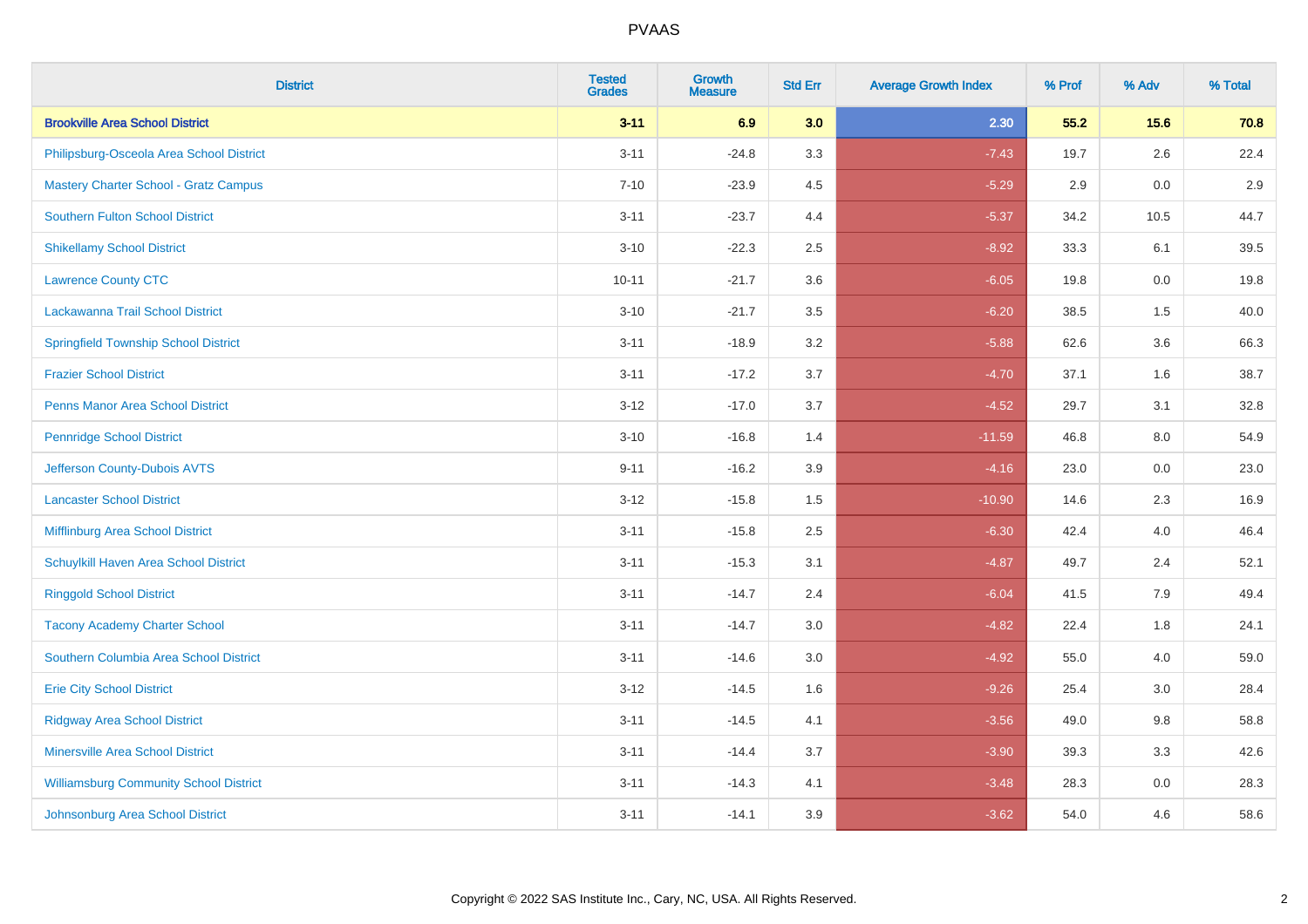| <b>District</b>                                 | <b>Tested</b><br><b>Grades</b> | <b>Growth</b><br><b>Measure</b> | <b>Std Err</b> | <b>Average Growth Index</b> | % Prof | % Adv   | % Total |
|-------------------------------------------------|--------------------------------|---------------------------------|----------------|-----------------------------|--------|---------|---------|
| <b>Brookville Area School District</b>          | $3 - 11$                       | 6.9                             | 3.0            | 2.30                        | 55.2   | 15.6    | 70.8    |
| <b>Riverside Beaver County School District</b>  | $3 - 11$                       | $-14.0$                         | 3.0            | $-4.64$                     | 49.4   | $8.8\,$ | 58.2    |
| <b>Bristol Township School District</b>         | $3 - 11$                       | $-13.9$                         | 2.0            | $-7.05$                     | 31.0   | 3.7     | 34.7    |
| <b>Tulpehocken Area School District</b>         | $3 - 12$                       | $-13.7$                         | 2.8            | $-4.81$                     | 36.7   | 2.8     | 39.4    |
| Propel Charter School - Braddock Hills          | $3 - 11$                       | $-13.6$                         | 3.6            | $-3.81$                     | 9.7    | 1.6     | 11.3    |
| Salisbury-Elk Lick School District              | $3 - 11$                       | $-13.5$                         | 5.9            | $-2.30$                     | 27.8   | 0.0     | 27.8    |
| <b>Titusville Area School District</b>          | $3 - 11$                       | $-13.2$                         | 2.6            | $-4.99$                     | 43.2   | 4.8     | 48.0    |
| <b>Rochester Area School District</b>           | $3 - 11$                       | $-13.2$                         | 4.6            | $-2.89$                     | 19.5   | 1.3     | 20.8    |
| <b>Northern Potter School District</b>          | $3 - 12$                       | $-13.1$                         | 4.6            | $-2.84$                     | 37.5   | 0.0     | 37.5    |
| Southern Huntingdon County School District      | $3 - 11$                       | $-12.9$                         | 3.2            | $-3.98$                     | 32.5   | 2.5     | 35.0    |
| <b>Keystone Education Center Charter School</b> | $3 - 12$                       | $-12.9$                         | 5.9            | $-2.19$                     | 28.0   | 0.0     | 28.0    |
| <b>Hatboro-Horsham School District</b>          | $3 - 11$                       | $-12.8$                         | 1.7            | $-7.47$                     | 45.6   | 7.2     | 52.8    |
| Norristown Area School District                 | $3 - 12$                       | $-12.8$                         | 1.6            | $-7.98$                     | 23.5   | $2.3\,$ | 25.7    |
| <b>Avonworth School District</b>                | $3 - 10$                       | $-12.6$                         | 3.1            | $-4.01$                     | 59.8   | 4.6     | 64.4    |
| <b>Columbia-Montour AVTS</b>                    | $9 - 10$                       | $-12.5$                         | 3.0            | $-4.16$                     | 22.3   | 0.6     | 22.9    |
| <b>Wellsboro Area School District</b>           | $3 - 11$                       | $-12.4$                         | 3.0            | $-4.11$                     | 49.2   | 11.9    | 61.1    |
| <b>Owen J Roberts School District</b>           | $3 - 11$                       | $-12.3$                         | 1.6            | $-7.61$                     | 57.0   | 11.9    | 69.0    |
| <b>West Mifflin Area School District</b>        | $3 - 12$                       | $-12.3$                         | 2.9            | $-4.22$                     | 39.7   | 10.3    | 50.0    |
| <b>Annville-Cleona School District</b>          | $3 - 12$                       | $-12.1$                         | 2.7            | $-4.46$                     | 34.9   | 7.8     | 42.6    |
| Catasauqua Area School District                 | $3 - 12$                       | $-12.1$                         | 3.0            | $-4.00$                     | 36.8   | 7.6     | 44.3    |
| <b>Bucks County Technical High School</b>       | $9 - 10$                       | $-12.0$                         | 2.5            | $-4.84$                     | 35.9   | 3.2     | 39.2    |
| <b>Marion Center Area School District</b>       | $3 - 10$                       | $-12.0$                         | 3.1            | $-3.87$                     | 33.7   | 1.1     | 34.8    |
| <b>Moniteau School District</b>                 | $3 - 11$                       | $-11.8$                         | 3.3            | $-3.56$                     | 50.0   | 6.3     | 56.3    |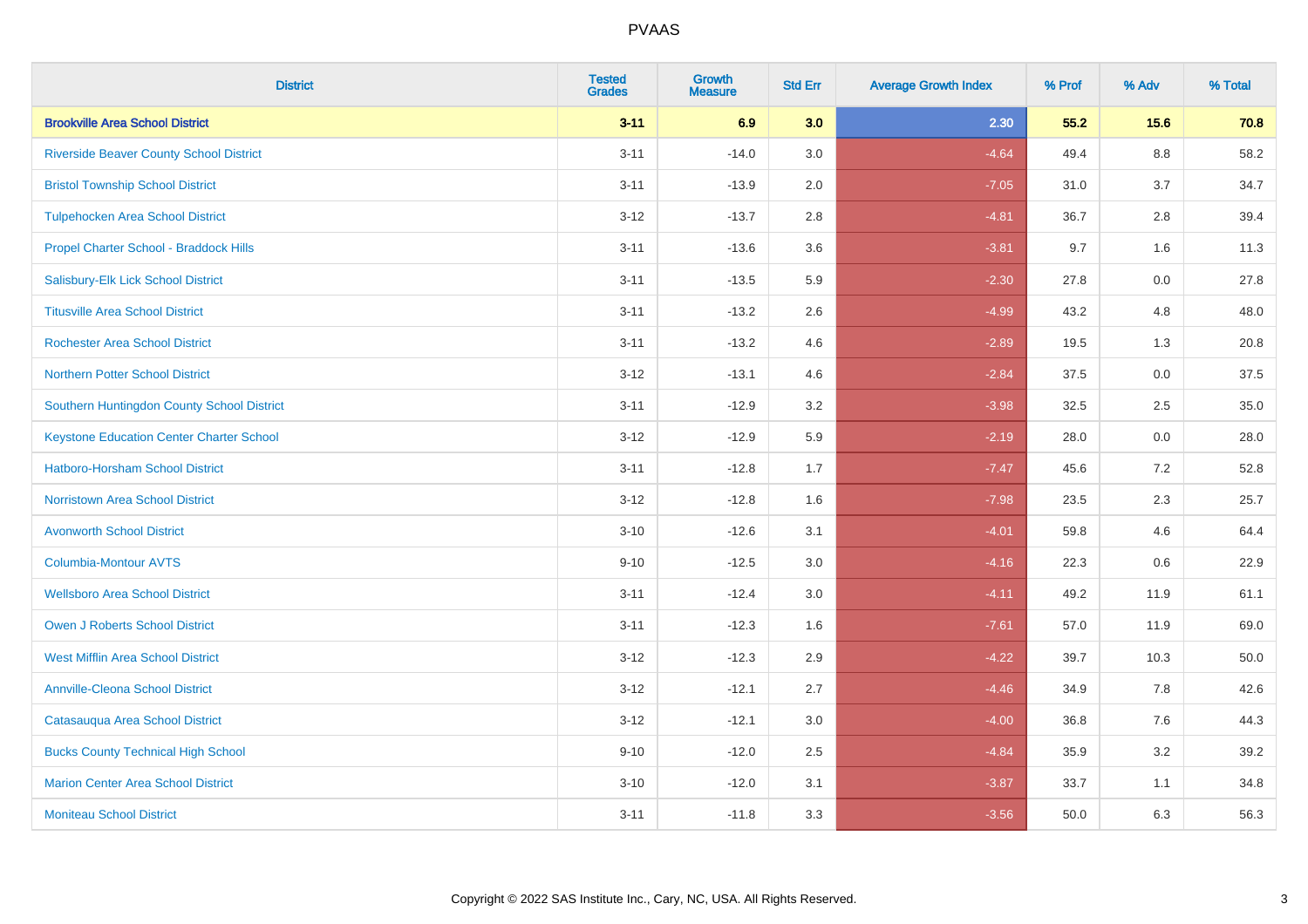| <b>District</b>                            | <b>Tested</b><br><b>Grades</b> | <b>Growth</b><br><b>Measure</b> | <b>Std Err</b> | <b>Average Growth Index</b> | % Prof | % Adv | % Total |
|--------------------------------------------|--------------------------------|---------------------------------|----------------|-----------------------------|--------|-------|---------|
| <b>Brookville Area School District</b>     | $3 - 11$                       | 6.9                             | 3.0            | 2.30                        | 55.2   | 15.6  | 70.8    |
| <b>Steelton-Highspire School District</b>  | $3 - 11$                       | $-11.8$                         | 3.5            | $-3.40$                     | 14.5   | 0.0   | 14.5    |
| <b>Propel Charter School-Homestead</b>     | $3 - 11$                       | $-11.7$                         | 4.1            | $-2.84$                     | 15.9   | 0.0   | 15.9    |
| <b>Abington School District</b>            | $3 - 10$                       | $-11.5$                         | 1.9            | $-6.00$                     | 56.2   | 11.6  | 67.8    |
| Southern Tioga School District             | $3 - 11$                       | $-11.5$                         | 2.7            | $-4.25$                     | 47.8   | 6.4   | 54.3    |
| Maritime Academy Charter School            | $3 - 10$                       | $-11.4$                         | 3.5            | $-3.29$                     | 15.2   | 0.0   | 15.2    |
| <b>Plum Borough School District</b>        | $3 - 11$                       | $-11.3$                         | 2.2            | $-5.19$                     | 51.1   | 9.0   | 60.1    |
| <b>South Park School District</b>          | $3 - 11$                       | $-11.3$                         | 2.7            | $-4.23$                     | 53.5   | 13.7  | 67.3    |
| La Academia Partnership Charter School     | $6 - 11$                       | $-11.0$                         | 4.7            | $-2.34$                     | 6.8    | 0.0   | 6.8     |
| <b>Sugar Valley Rural Charter School</b>   | $3 - 11$                       | $-11.0$                         | 4.5            | $-2.46$                     | 14.9   | 0.0   | 14.9    |
| <b>Solanco School District</b>             | $3 - 11$                       | $-11.0$                         | 2.0            | $-5.55$                     | 41.6   | 4.5   | 46.1    |
| <b>Propel Charter School-Montour</b>       | $3 - 10$                       | $-10.7$                         | 3.9            | $-2.71$                     | 13.7   | 0.0   | 13.7    |
| Northern Lehigh School District            | $3-12$                         | $-10.4$                         | 2.7            | $-3.82$                     | 28.0   | 9.3   | 37.3    |
| <b>Exeter Township School District</b>     | $3 - 11$                       | $-10.4$                         | 1.9            | $-5.44$                     | 50.6   | 2.7   | 53.3    |
| <b>Farrell Area School District</b>        | $3 - 11$                       | $-10.4$                         | 4.3            | $-2.41$                     | 19.0   | 0.0   | 19.0    |
| The New Academy Charter School             | $8 - 11$                       | $-10.4$                         | 5.2            | $-2.00$                     | 0.0    | 0.0   | 0.0     |
| <b>Union City Area School District</b>     | $3 - 12$                       | $-10.2$                         | 3.6            | $-2.87$                     | 42.9   | 3.2   | 46.0    |
| <b>Pittston Area School District</b>       | $3 - 11$                       | $-10.1$                         | 5.6            | $-1.80$                     | 38.1   | 9.5   | 47.6    |
| <b>Northwest Area School District</b>      | $3 - 10$                       | $-10.0$                         | 3.8            | $-2.59$                     | 34.6   | 7.3   | 41.8    |
| Jefferson-Morgan School District           | $3 - 10$                       | $-9.9$                          | 4.2            | $-2.35$                     | 43.8   | 4.2   | 47.9    |
| <b>Big Spring School District</b>          | $3 - 11$                       | $-9.8$                          | 2.4            | $-4.00$                     | 38.6   | 8.9   | 47.5    |
| <b>Neshannock Township School District</b> | $3 - 10$                       | $-9.7$                          | 2.9            | $-3.34$                     | 62.4   | 5.6   | 67.9    |
| <b>Benton Area School District</b>         | $3 - 10$                       | $-9.7$                          | 4.5            | $-2.18$                     | 43.2   | 5.4   | 48.6    |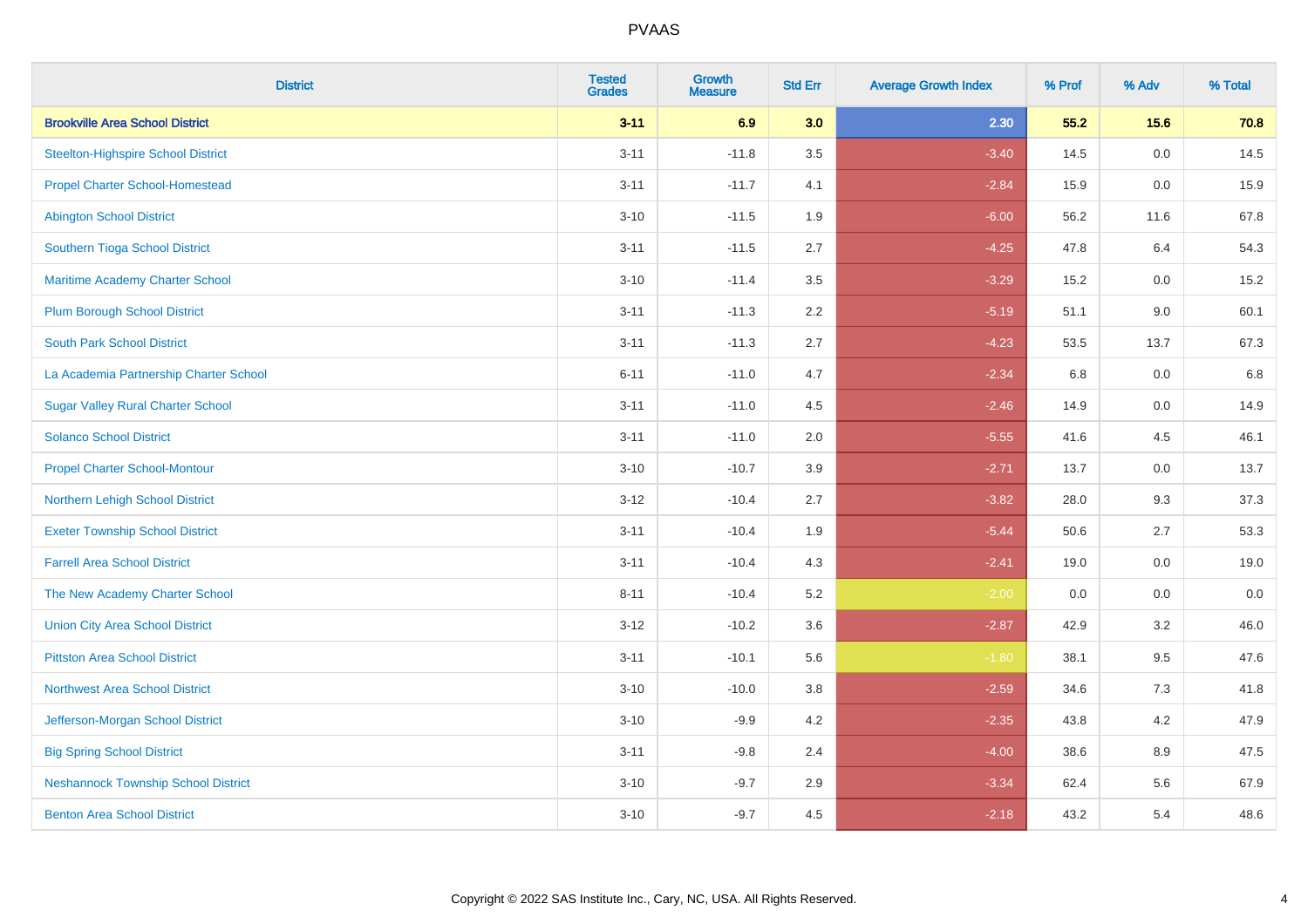| <b>District</b>                               | <b>Tested</b><br><b>Grades</b> | <b>Growth</b><br><b>Measure</b> | <b>Std Err</b> | <b>Average Growth Index</b> | % Prof | % Adv   | % Total |
|-----------------------------------------------|--------------------------------|---------------------------------|----------------|-----------------------------|--------|---------|---------|
| <b>Brookville Area School District</b>        | $3 - 11$                       | 6.9                             | 3.0            | 2.30                        | 55.2   | 15.6    | 70.8    |
| <b>Chambersburg Area School District</b>      | $3 - 11$                       | $-9.5$                          | 1.3            | $-7.20$                     | 42.7   | $8.6\,$ | 51.4    |
| <b>Redbank Valley School District</b>         | $3 - 11$                       | $-9.5$                          | 3.4            | $-2.77$                     | 31.5   | 4.9     | 36.4    |
| <b>Clearfield Area School District</b>        | $3 - 10$                       | $-9.4$                          | 2.6            | $-3.56$                     | 43.0   | 3.1     | 46.1    |
| <b>Carmichaels Area School District</b>       | $3 - 10$                       | $-9.3$                          | 3.3            | $-2.81$                     | 35.1   | 1.4     | 36.5    |
| <b>Berwick Area School District</b>           | $3 - 11$                       | $-9.3$                          | 2.6            | $-3.59$                     | 42.1   | 5.5     | 47.6    |
| <b>Bradford Area School District</b>          | $3 - 12$                       | $-9.3$                          | 2.4            | $-3.87$                     | 45.8   | 8.3     | 54.2    |
| <b>North East School District</b>             | $3 - 11$                       | $-9.3$                          | 3.1            | $-3.02$                     | 62.6   | 14.4    | 77.0    |
| <b>Innovative Arts Academy Charter School</b> | $6 - 11$                       | $-9.1$                          | 3.7            | $-2.44$                     | 9.5    | 0.0     | 9.5     |
| <b>Mahanoy Area School District</b>           | $3 - 10$                       | $-9.0$                          | 3.6            | $-2.49$                     | 26.2   | 1.6     | 27.9    |
| Aliquippa School District                     | $3 - 11$                       | $-9.0$                          | 4.2            | $-2.14$                     | 11.0   | 0.0     | 11.0    |
| Philadelphia Academy Charter School           | $3 - 11$                       | $-8.9$                          | 2.9            | $-3.04$                     | 50.5   | 2.9     | 53.4    |
| South Allegheny School District               | $3 - 11$                       | $-8.8$                          | 3.2            | $-2.70$                     | 40.5   | 0.0     | 40.5    |
| <b>North Star School District</b>             | $3 - 11$                       | $-8.7$                          | 3.5            | $-2.51$                     | 47.8   | 6.0     | 53.7    |
| <b>Palisades School District</b>              | $3 - 11$                       | $-8.7$                          | 2.8            | $-3.06$                     | 53.8   | 6.7     | 60.5    |
| <b>Milton Area School District</b>            | $3 - 11$                       | $-8.7$                          | 2.5            | $-3.52$                     | 45.4   | $6.9\,$ | 52.3    |
| <b>Chartiers-Houston School District</b>      | $3 - 10$                       | $-8.6$                          | 3.5            | $-2.41$                     | 59.7   | 4.5     | 64.2    |
| Lampeter-Strasburg School District            | $3 - 12$                       | $-8.6$                          | 2.0            | $-4.33$                     | 55.1   | 9.8     | 64.8    |
| <b>West Middlesex Area School District</b>    | $3 - 10$                       | $-8.4$                          | 3.8            | $-2.21$                     | 34.9   | 2.8     | 37.6    |
| <b>Elizabeth Forward School District</b>      | $3 - 11$                       | $-8.4$                          | 2.4            | $-3.41$                     | 51.7   | 4.0     | 55.7    |
| <b>Southmoreland School District</b>          | $3 - 11$                       | $-8.3$                          | 3.6            | $-2.32$                     | 56.8   | 7.2     | 64.0    |
| <b>Tamaqua Area School District</b>           | $3 - 12$                       | $-8.2$                          | 2.5            | $-3.24$                     | 44.5   | 1.9     | 46.4    |
| <b>Muncy School District</b>                  | $3 - 11$                       | $-8.1$                          | 3.7            | $-2.21$                     | 42.0   | 3.8     | 45.8    |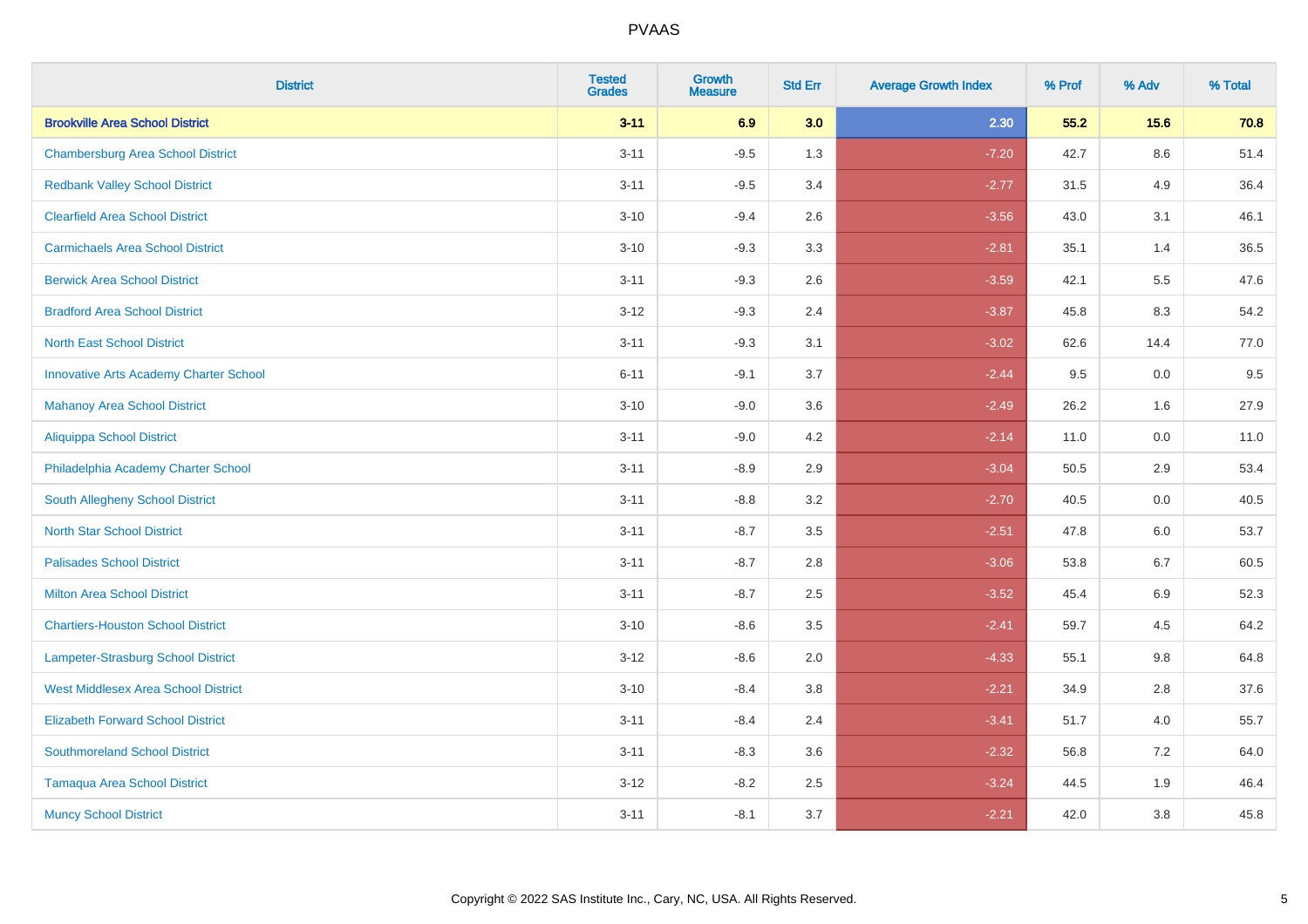| <b>District</b>                              | <b>Tested</b><br><b>Grades</b> | <b>Growth</b><br><b>Measure</b> | <b>Std Err</b> | <b>Average Growth Index</b> | % Prof | % Adv   | % Total |
|----------------------------------------------|--------------------------------|---------------------------------|----------------|-----------------------------|--------|---------|---------|
| <b>Brookville Area School District</b>       | $3 - 11$                       | 6.9                             | 3.0            | 2.30                        | 55.2   | 15.6    | 70.8    |
| Portage Area School District                 | $3 - 10$                       | $-8.1$                          | 3.6            | $-2.26$                     | 40.6   | 9.4     | 50.0    |
| <b>Blairsville-Saltsburg School District</b> | $3 - 11$                       | $-8.0$                          | 3.0            | $-2.68$                     | 37.3   | 7.0     | 44.3    |
| <b>Western Beaver County School District</b> | $3 - 11$                       | $-7.8$                          | 4.2            | $-1.87$                     | 56.5   | 6.5     | 63.0    |
| <b>Shamokin Area School District</b>         | $3 - 11$                       | $-7.7$                          | 4.8            | $-1.60$                     | 38.1   | 3.2     | 41.3    |
| <b>Pine Grove Area School District</b>       | $3 - 11$                       | $-7.7$                          | 2.9            | $-2.66$                     | 42.3   | 7.7     | 50.0    |
| <b>Dunmore School District</b>               | $3 - 11$                       | $-7.7$                          | 2.9            | $-2.62$                     | 34.0   | 7.2     | 41.2    |
| <b>Penn Hills School District</b>            | $3 - 11$                       | $-7.6$                          | 2.6            | $-2.94$                     | 33.1   | 0.7     | 33.8    |
| <b>Mohawk Area School District</b>           | $3 - 11$                       | $-7.5$                          | 3.1            | $-2.45$                     | 49.4   | 11.0    | 60.4    |
| Northern Tioga School District               | $3 - 12$                       | $-7.5$                          | 2.8            | $-2.64$                     | 54.0   | 1.2     | 55.2    |
| <b>Conneaut School District</b>              | $3 - 12$                       | $-7.5$                          | 2.6            | $-2.91$                     | 38.4   | 7.4     | 45.8    |
| <b>Highlands School District</b>             | $3 - 11$                       | $-7.4$                          | 2.7            | $-2.76$                     | 44.4   | 3.7     | 48.2    |
| <b>Williams Valley School District</b>       | $3 - 11$                       | $-7.3$                          | 3.4            | $-2.13$                     | 23.2   | 0.0     | 23.2    |
| <b>California Area School District</b>       | $3 - 10$                       | $-7.3$                          | 3.6            | $-2.02$                     | 42.6   | 9.8     | 52.5    |
| <b>Forest Hills School District</b>          | $3 - 11$                       | $-7.3$                          | 2.7            | $-2.74$                     | 41.1   | 13.7    | 54.8    |
| <b>Interboro School District</b>             | $3 - 12$                       | $-7.3$                          | 2.1            | $-3.43$                     | 46.6   | 4.8     | 51.4    |
| <b>Brownsville Area School District</b>      | $3 - 12$                       | $-7.2$                          | 3.9            | $-1.83$                     | 34.4   | 6.1     | 40.5    |
| <b>Windber Area School District</b>          | $3 - 11$                       | $-7.2$                          | 3.2            | $-2.24$                     | 55.4   | 7.2     | 62.6    |
| <b>Wallenpaupack Area School District</b>    | $3 - 11$                       | $-7.1$                          | 2.3            | $-3.09$                     | 40.8   | 2.4     | 43.1    |
| <b>Freedom Area School District</b>          | $3 - 11$                       | $-7.1$                          | 3.0            | $-2.37$                     | 43.8   | 4.2     | 47.9    |
| <b>Harbor Creek School District</b>          | $3 - 11$                       | $-7.1$                          | 2.7            | $-2.67$                     | 48.8   | 15.2    | 64.0    |
| <b>Moshannon Valley School District</b>      | $3 - 10$                       | $-7.0$                          | 3.4            | $-2.01$                     | 48.5   | $0.0\,$ | 48.5    |
| <b>Penn-Delco School District</b>            | $3 - 11$                       | $-6.8$                          | 1.9            | $-3.51$                     | 46.6   | 3.2     | 49.8    |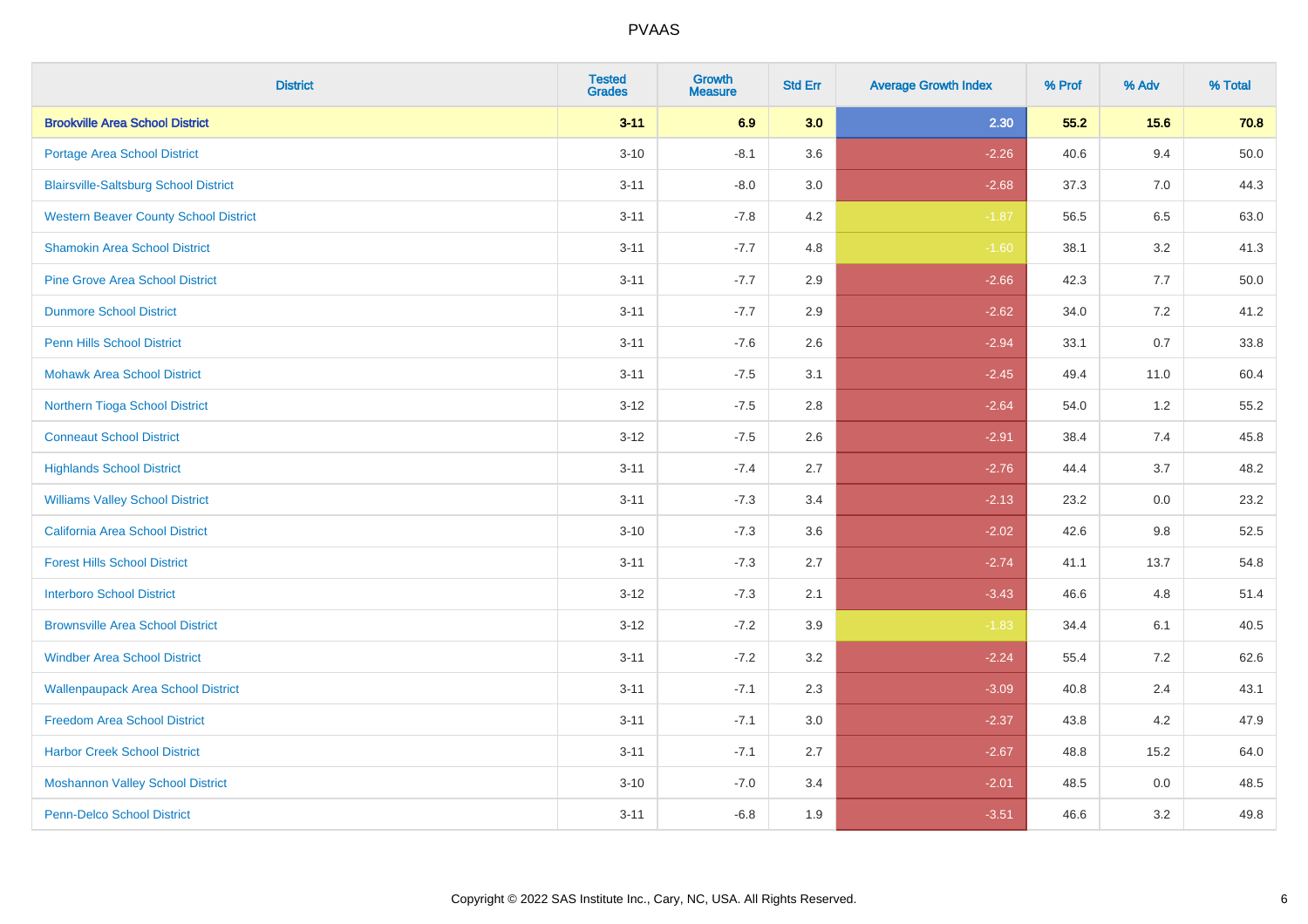| <b>District</b>                                   | <b>Tested</b><br><b>Grades</b> | <b>Growth</b><br><b>Measure</b> | <b>Std Err</b> | <b>Average Growth Index</b> | % Prof | % Adv   | % Total |
|---------------------------------------------------|--------------------------------|---------------------------------|----------------|-----------------------------|--------|---------|---------|
| <b>Brookville Area School District</b>            | $3 - 11$                       | 6.9                             | 3.0            | 2.30                        | 55.2   | 15.6    | 70.8    |
| <b>Yough School District</b>                      | $3 - 10$                       | $-6.6$                          | 2.7            | $-2.43$                     | 50.8   | 4.0     | 54.8    |
| <b>Butler Area School District</b>                | $3 - 11$                       | $-6.5$                          | 1.5            | $-4.26$                     | 42.5   | 9.4     | 51.9    |
| <b>Executive Education Academy Charter School</b> | $3 - 10$                       | $-6.5$                          | 3.1            | $-2.08$                     | 23.7   | 2.2     | 25.8    |
| <b>New Castle Area School District</b>            | $3 - 12$                       | $-6.4$                          | 2.4            | $-2.66$                     | 32.5   | 4.3     | 36.8    |
| <b>Tri-Valley School District</b>                 | $3 - 10$                       | $-6.4$                          | 4.1            | $-1.57$                     | 37.0   | 4.4     | 41.3    |
| <b>Slippery Rock Area School District</b>         | $3 - 11$                       | $-6.3$                          | 2.5            | $-2.51$                     | 56.2   | 9.5     | 65.7    |
| <b>Upper Dauphin Area School District</b>         | $3 - 11$                       | $-6.3$                          | 3.2            | $-1.98$                     | 37.4   | 4.8     | 42.2    |
| <b>East Allegheny School District</b>             | $3 - 11$                       | $-6.3$                          | 3.3            | $-1.87$                     | 31.9   | 9.7     | 41.7    |
| <b>Dubois Area School District</b>                | $3 - 11$                       | $-6.2$                          | 2.0            | $-3.07$                     | 50.9   | 13.4    | 64.3    |
| <b>Mount Union Area School District</b>           | $3 - 10$                       | $-6.1$                          | 3.1            | $-1.97$                     | 32.2   | 3.4     | 35.6    |
| Waynesboro Area School District                   | $3 - 12$                       | $-6.1$                          | 1.9            | $-3.20$                     | 50.0   | 6.8     | 56.8    |
| <b>East Lycoming School District</b>              | $3 - 11$                       | $-6.0$                          | 2.7            | $-2.24$                     | 48.3   | $4.2\,$ | 52.5    |
| <b>Karns City Area School District</b>            | $3 - 11$                       | $-6.0$                          | 2.9            | $-2.03$                     | 53.1   | 8.3     | 61.5    |
| <b>Forest City Regional School District</b>       | $3 - 12$                       | $-6.0$                          | 3.0            | $-1.96$                     | 44.1   | 0.0     | 44.1    |
| <b>Old Forge School District</b>                  | $3 - 12$                       | $-5.9$                          | 3.4            | $-1.73$                     | 52.9   | 7.1     | 60.0    |
| <b>Shade-Central City School District</b>         | $3 - 11$                       | $-5.9$                          | 4.6            | $-1.28$                     | 27.8   | 0.0     | 27.8    |
| <b>Fort Cherry School District</b>                | $3 - 10$                       | $-5.9$                          | 3.8            | $-1.56$                     | 55.2   | 5.2     | 60.3    |
| <b>Universal Audenried Charter School</b>         | $9 - 11$                       | $-5.8$                          | 2.4            | $-2.40$                     | 14.6   | 0.0     | 14.6    |
| Jim Thorpe Area School District                   | $3 - 11$                       | $-5.8$                          | 2.7            | $-2.19$                     | 33.3   | 7.4     | 40.7    |
| <b>Blue Mountain School District</b>              | $3 - 10$                       | $-5.8$                          | 2.3            | $-2.56$                     | 46.6   | 8.5     | 55.1    |
| Susquehanna Township School District              | $3 - 12$                       | $-5.8$                          | 2.7            | $-2.17$                     | 36.0   | 5.6     | 41.6    |
| <b>Ferndale Area School District</b>              | $3 - 10$                       | $-5.8$                          | 4.3            | $-1.33$                     | 40.0   | 0.0     | 40.0    |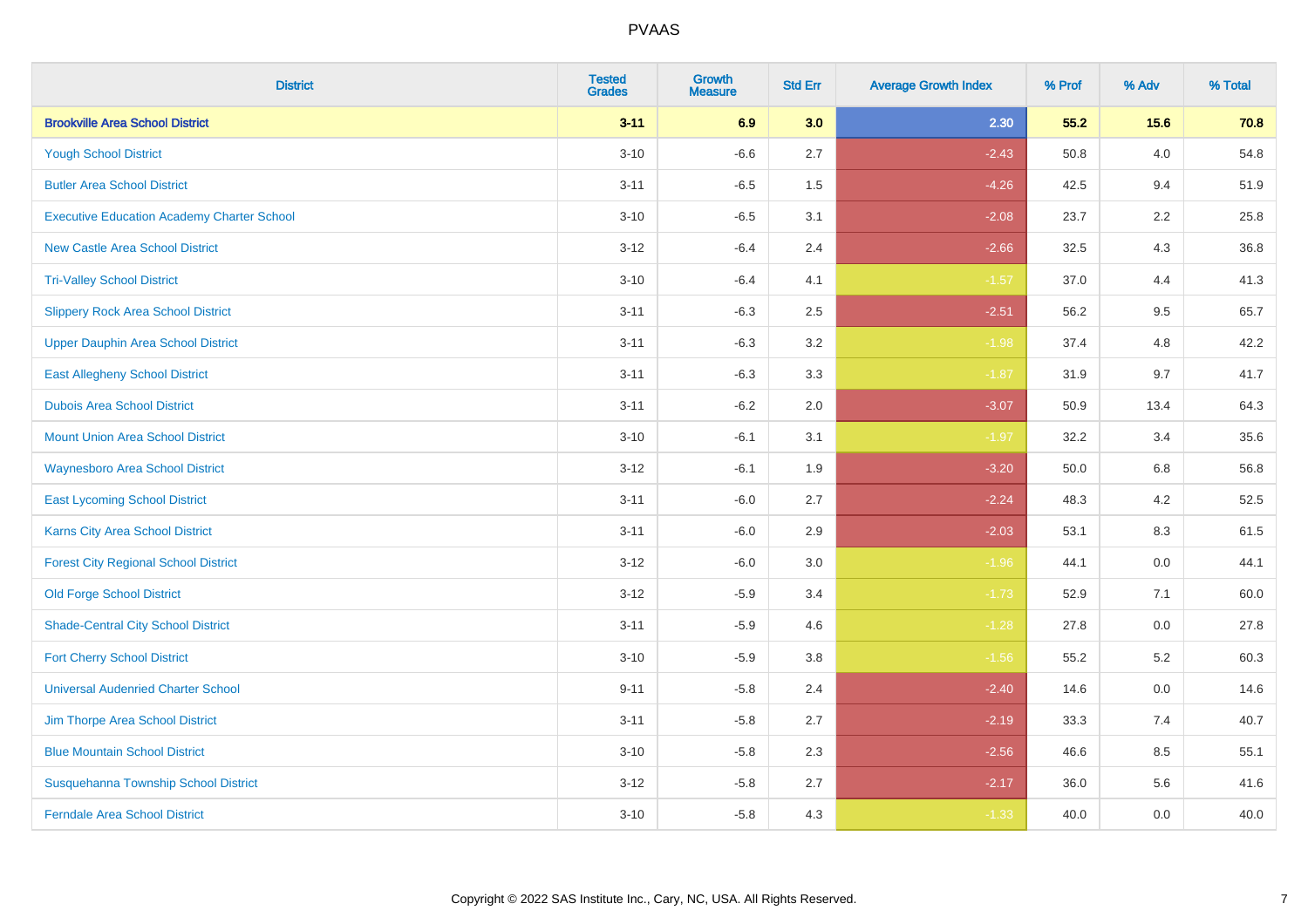| <b>District</b>                                | <b>Tested</b><br><b>Grades</b> | <b>Growth</b><br><b>Measure</b> | <b>Std Err</b> | <b>Average Growth Index</b> | % Prof | % Adv | % Total |
|------------------------------------------------|--------------------------------|---------------------------------|----------------|-----------------------------|--------|-------|---------|
| <b>Brookville Area School District</b>         | $3 - 11$                       | 6.9                             | 3.0            | 2.30                        | 55.2   | 15.6  | 70.8    |
| <b>Pequea Valley School District</b>           | $3 - 11$                       | $-5.8$                          | 3.2            | $-1.80$                     | 39.8   | 9.1   | 48.9    |
| <b>Austin Area School District</b>             | $3 - 11$                       | $-5.7$                          | 6.4            | $-0.90$                     | 33.3   | 5.6   | 38.9    |
| <b>Carbon Career &amp; Technical Institute</b> | $9 - 11$                       | $-5.7$                          | 3.6            | $-1.59$                     | 34.5   | 1.2   | 35.7    |
| <b>Claysburg-Kimmel School District</b>        | $3 - 11$                       | $-5.7$                          | 4.0            | $-1.42$                     | 42.9   | 8.2   | 51.0    |
| South Williamsport Area School District        | $3 - 10$                       | $-5.7$                          | 2.5            | $-2.30$                     | 45.5   | 4.5   | 50.0    |
| <b>Fairfield Area School District</b>          | $3 - 11$                       | $-5.6$                          | 3.4            | $-1.66$                     | 57.9   | 4.0   | 61.8    |
| <b>Canton Area School District</b>             | $3 - 11$                       | $-5.5$                          | 3.2            | $-1.75$                     | 40.7   | 2.3   | 43.0    |
| <b>Bermudian Springs School District</b>       | $3 - 11$                       | $-5.5$                          | 2.9            | $-1.94$                     | 56.4   | 6.8   | 63.2    |
| <b>Montrose Area School District</b>           | $3 - 10$                       | $-5.5$                          | 3.0            | $-1.82$                     | 46.7   | 5.4   | 52.2    |
| <b>Trinity Area School District</b>            | $3 - 11$                       | $-5.4$                          | 2.0            | $-2.71$                     | 48.3   | 11.8  | 60.1    |
| Imhotep Institute Charter High School          | $9 - 11$                       | $-5.3$                          | 5.8            | $-0.92$                     | 25.0   | 0.0   | 25.0    |
| <b>Corry Area School District</b>              | $3 - 11$                       | $-5.3$                          | 2.6            | $-2.03$                     | 38.5   | 6.0   | 44.5    |
| <b>Carlisle Area School District</b>           | $3 - 11$                       | $-5.3$                          | 1.9            | $-2.81$                     | 54.0   | 6.3   | 60.3    |
| <b>Indiana Area School District</b>            | $3 - 11$                       | $-5.3$                          | 2.3            | $-2.28$                     | 47.6   | 18.4  | 66.1    |
| <b>Middletown Area School District</b>         | $3 - 11$                       | $-5.3$                          | 2.6            | $-2.05$                     | 46.4   | 5.3   | 51.7    |
| <b>Brentwood Borough School District</b>       | $3 - 11$                       | $-5.3$                          | 3.0            | $-1.72$                     | 52.0   | 6.1   | 58.2    |
| Perseus House Charter School Of Excellence     | $6 - 11$                       | $-5.2$                          | 3.0            | $-1.72$                     | 16.5   | 0.0   | 16.5    |
| <b>Keystone Central School District</b>        | $3 - 11$                       | $-5.1$                          | 2.0            | $-2.46$                     | 44.7   | 4.6   | 49.4    |
| <b>Upper Moreland Township School District</b> | $3 - 11$                       | $-5.0$                          | 2.2            | $-2.31$                     | 57.9   | 4.0   | 61.9    |
| <b>Mount Pleasant Area School District</b>     | $3 - 11$                       | $-5.0$                          | 2.6            | $-1.93$                     | 52.6   | 0.0   | 52.6    |
| <b>Washington School District</b>              | $3 - 11$                       | $-4.9$                          | 2.8            | $-1.76$                     | 30.1   | 2.4   | 32.5    |
| <b>Brandywine Heights Area School District</b> | $3 - 11$                       | $-4.9$                          | 2.7            | $-1.81$                     | 49.2   | 8.2   | 57.4    |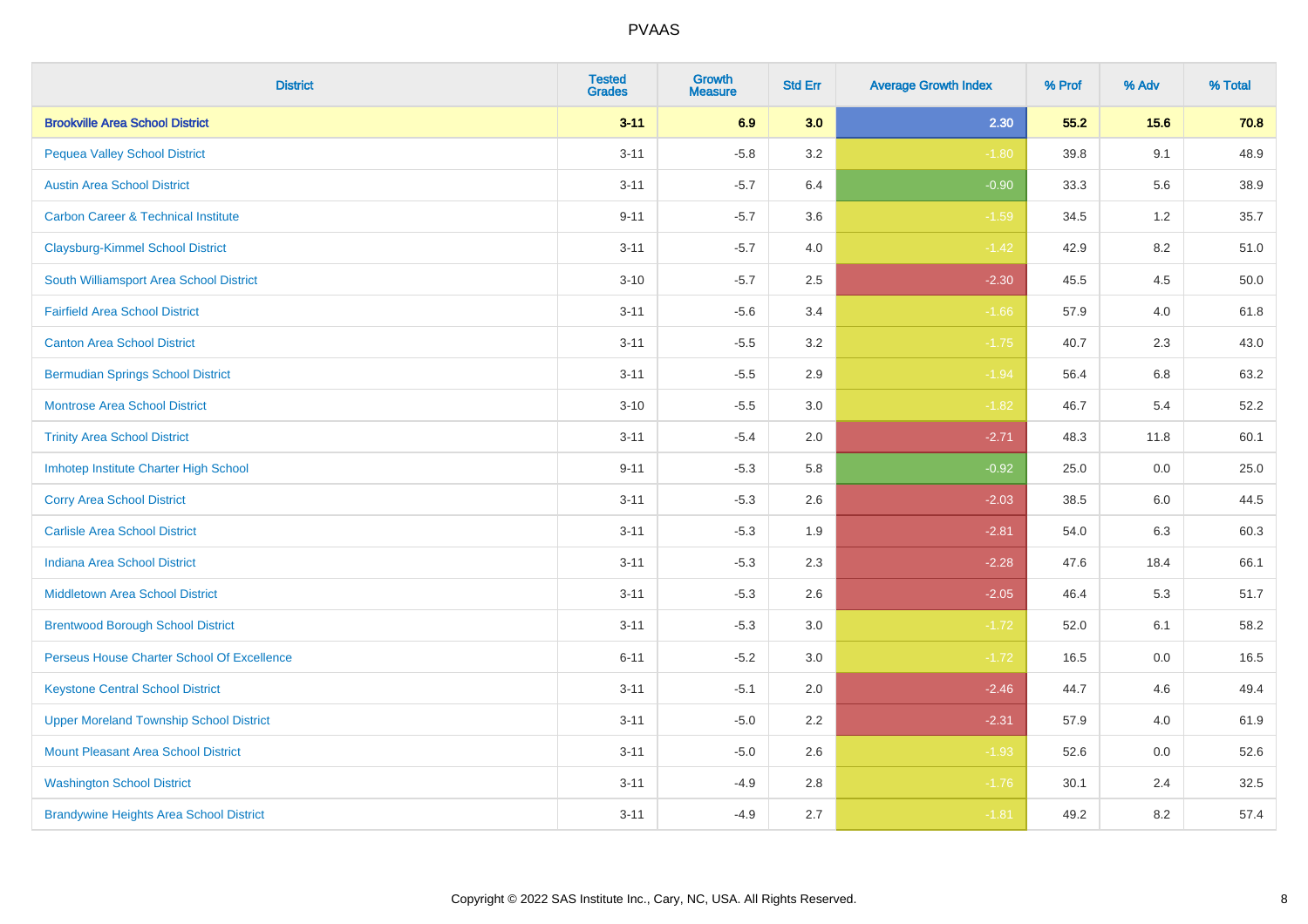| <b>District</b>                               | <b>Tested</b><br><b>Grades</b> | <b>Growth</b><br><b>Measure</b> | <b>Std Err</b> | <b>Average Growth Index</b> | % Prof | % Adv   | % Total |
|-----------------------------------------------|--------------------------------|---------------------------------|----------------|-----------------------------|--------|---------|---------|
| <b>Brookville Area School District</b>        | $3 - 11$                       | 6.9                             | 3.0            | 2.30                        | 55.2   | 15.6    | 70.8    |
| <b>Juniata County School District</b>         | $3 - 12$                       | $-4.9$                          | 2.1            | $-2.26$                     | 38.5   | 2.9     | 41.4    |
| <b>Central Columbia School District</b>       | $3 - 12$                       | $-4.8$                          | 2.6            | $-1.86$                     | 53.7   | 14.8    | 68.5    |
| <b>Nazareth Area School District</b>          | $3 - 11$                       | $-4.7$                          | 1.7            | $-2.82$                     | 59.2   | 9.9     | 69.0    |
| <b>Boyertown Area School District</b>         | $3 - 11$                       | $-4.7$                          | 1.5            | $-3.17$                     | 55.2   | 11.3    | 66.5    |
| <b>Apollo-Ridge School District</b>           | $3 - 12$                       | $-4.7$                          | 3.7            | $-1.24$                     | 50.0   | 10.0    | 60.0    |
| <b>Crawford Central School District</b>       | $3 - 11$                       | $-4.7$                          | 2.2            | $-2.15$                     | 40.6   | 10.5    | 51.1    |
| <b>Riverview School District</b>              | $3 - 11$                       | $-4.6$                          | 3.8            | $-1.20$                     | 57.9   | 15.8    | 73.7    |
| <b>West Greene School District</b>            | $3 - 11$                       | $-4.5$                          | 4.3            | $-1.04$                     | 36.6   | 7.3     | 43.9    |
| <b>Greensburg Salem School District</b>       | $3 - 11$                       | $-4.4$                          | 2.4            | $-1.88$                     | 47.6   | 4.9     | 52.4    |
| <b>Coatesville Area School District</b>       | $3 - 11$                       | $-4.4$                          | 1.7            | $-2.62$                     | 36.3   | 4.2     | 40.5    |
| <b>Quakertown Community School District</b>   | $3 - 12$                       | $-4.4$                          | 1.6            | $-2.70$                     | 56.5   | 10.0    | 66.6    |
| <b>Somerset Area School District</b>          | $3 - 11$                       | $-4.4$                          | 2.3            | $-1.93$                     | 44.4   | 14.9    | 59.3    |
| <b>Gillingham Charter School</b>              | $3 - 11$                       | $-4.4$                          | 5.6            | $-0.77$                     | 20.8   | 8.3     | 29.2    |
| <b>Forest Area School District</b>            | $3 - 11$                       | $-4.4$                          | 5.4            | $-0.81$                     | 36.2   | 2.1     | 38.3    |
| Jeannette City School District                | $3 - 11$                       | $-4.3$                          | 3.8            | $-1.13$                     | 46.7   | $7.5\,$ | 54.2    |
| <b>Antietam School District</b>               | $3 - 10$                       | $-4.3$                          | 3.8            | $-1.13$                     | 36.4   | 5.4     | 41.8    |
| <b>Oxford Area School District</b>            | $3 - 11$                       | $-4.3$                          | 1.9            | $-2.26$                     | 41.3   | 8.0     | 49.3    |
| <b>Bristol Borough School District</b>        | $3 - 12$                       | $-4.3$                          | 3.4            | $-1.27$                     | 39.7   | 1.3     | 41.0    |
| <b>Turkeyfoot Valley Area School District</b> | $3 - 12$                       | $-4.3$                          | 5.6            | $-0.76$                     | 22.0   | 5.1     | 27.1    |
| <b>Troy Area School District</b>              | $3 - 10$                       | $-4.3$                          | 3.4            | $-1.26$                     | 43.2   | 5.7     | 48.9    |
| East Pennsboro Area School District           | $3 - 11$                       | $-4.2$                          | 2.5            | $-1.71$                     | 60.8   | 8.5     | 69.3    |
| <b>Ellwood City Area School District</b>      | $3 - 11$                       | $-4.2$                          | 3.2            | $-1.29$                     | 54.1   | 14.1    | 68.2    |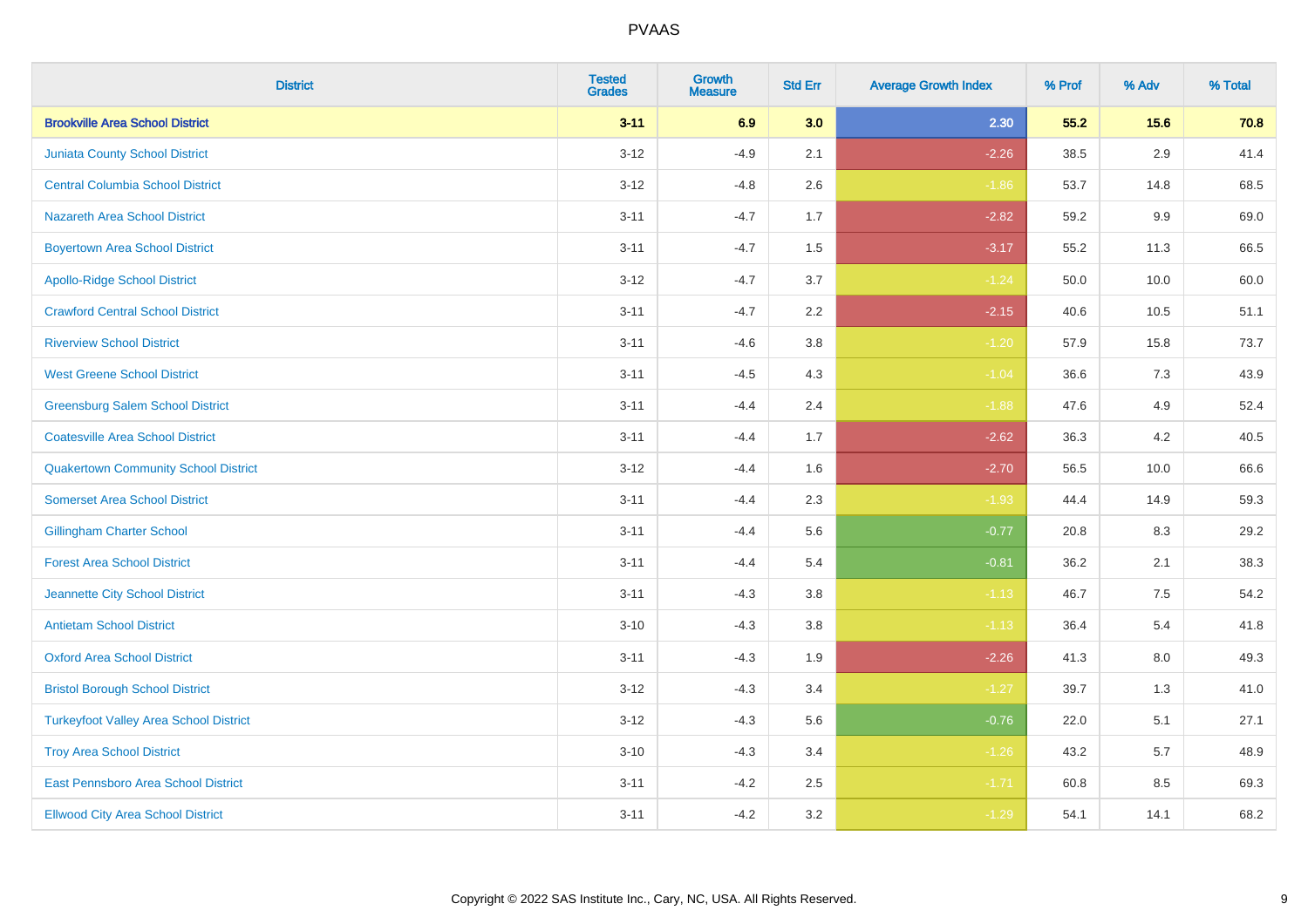| <b>District</b>                                                       | <b>Tested</b><br><b>Grades</b> | <b>Growth</b><br><b>Measure</b> | <b>Std Err</b> | <b>Average Growth Index</b> | % Prof | % Adv   | % Total |
|-----------------------------------------------------------------------|--------------------------------|---------------------------------|----------------|-----------------------------|--------|---------|---------|
| <b>Brookville Area School District</b>                                | $3 - 11$                       | 6.9                             | 3.0            | 2.30                        | 55.2   | 15.6    | 70.8    |
| <b>MaST Community Charter School</b>                                  | $3 - 10$                       | $-4.1$                          | 2.7            | $-1.52$                     | 44.0   | 9.5     | 53.4    |
| <b>Easton Area School District</b>                                    | $3 - 12$                       | $-4.1$                          | 1.4            | $-2.91$                     | 39.9   | 4.0     | 43.9    |
| <b>Cambria Heights School District</b>                                | $3 - 10$                       | $-4.1$                          | 3.1            | $-1.32$                     | 51.0   | 6.0     | 57.0    |
| <b>Elk Lake School District</b>                                       | $3 - 11$                       | $-4.0$                          | 3.3            | $-1.23$                     | 46.2   | 3.3     | 49.4    |
| <b>Pottstown School District</b>                                      | $3 - 12$                       | $-4.0$                          | 2.4            | $-1.68$                     | 29.8   | 1.2     | 31.0    |
| <b>Gettysburg Area School District</b>                                | $3 - 11$                       | $-4.0$                          | 2.1            | $-1.89$                     | 45.3   | 14.0    | 59.3    |
| Preparatory Charter School Of Mathematics, Science, Tech, And Careers | $9 - 10$                       | $-4.0$                          | 2.5            | $-1.59$                     | 15.0   | 0.0     | 15.0    |
| <b>Sullivan County School District</b>                                | $3 - 10$                       | $-4.0$                          | 4.4            | $-0.90$                     | 66.7   | 2.6     | 69.2    |
| <b>Westmont Hilltop School District</b>                               | $3 - 11$                       | $-4.0$                          | 2.8            | $-1.40$                     | 36.3   | 13.3    | 49.6    |
| Juniata Valley School District                                        | $3 - 11$                       | $-3.9$                          | 3.5            | $-1.10$                     | 44.4   | 3.5     | 47.8    |
| <b>Big Beaver Falls Area School District</b>                          | $3 - 11$                       | $-3.9$                          | 3.3            | $-1.18$                     | 34.1   | 3.5     | 37.6    |
| <b>York Co School Of Technology</b>                                   | $9 - 12$                       | $-3.8$                          | 1.7            | $-2.22$                     | 39.1   | 5.6     | 44.7    |
| <b>Valley Grove School District</b>                                   | $3 - 10$                       | $-3.7$                          | 3.7            | $-1.01$                     | 51.2   | 6.1     | 57.3    |
| <b>Kane Area School District</b>                                      | $3 - 10$                       | $-3.7$                          | 3.2            | $-1.17$                     | 39.5   | $9.9\,$ | 49.4    |
| <b>Conemaugh Township Area School District</b>                        | $3 - 12$                       | $-3.7$                          | 3.4            | $-1.09$                     | 53.8   | 17.6    | 71.4    |
| <b>Kiski Area School District</b>                                     | $3 - 11$                       | $-3.7$                          | 2.0            | $-1.86$                     | 57.4   | 10.4    | 67.8    |
| <b>Twin Valley School District</b>                                    | $3 - 12$                       | $-3.6$                          | 2.1            | $-1.69$                     | 49.6   | 7.1     | 56.8    |
| <b>Perkiomen Valley School District</b>                               | $3 - 11$                       | $-3.5$                          | 1.6            | $-2.18$                     | 53.8   | 13.4    | 67.2    |
| <b>Fannett-Metal School District</b>                                  | $3 - 11$                       | $-3.4$                          | 5.1            | $-0.67$                     | 38.7   | 8.1     | 46.8    |
| <b>Chestnut Ridge School District</b>                                 | $3 - 12$                       | $-3.4$                          | 2.9            | $-1.17$                     | 46.6   | 5.8     | 52.4    |
| <b>Pittsburgh School District</b>                                     | $3 - 11$                       | $-3.3$                          | 1.1            | $-3.04$                     | 33.9   | 8.2     | 42.1    |
| <b>Riverside School District</b>                                      | $3 - 11$                       | $-3.2$                          | 3.0            | $-1.09$                     | 43.0   | 9.0     | 52.0    |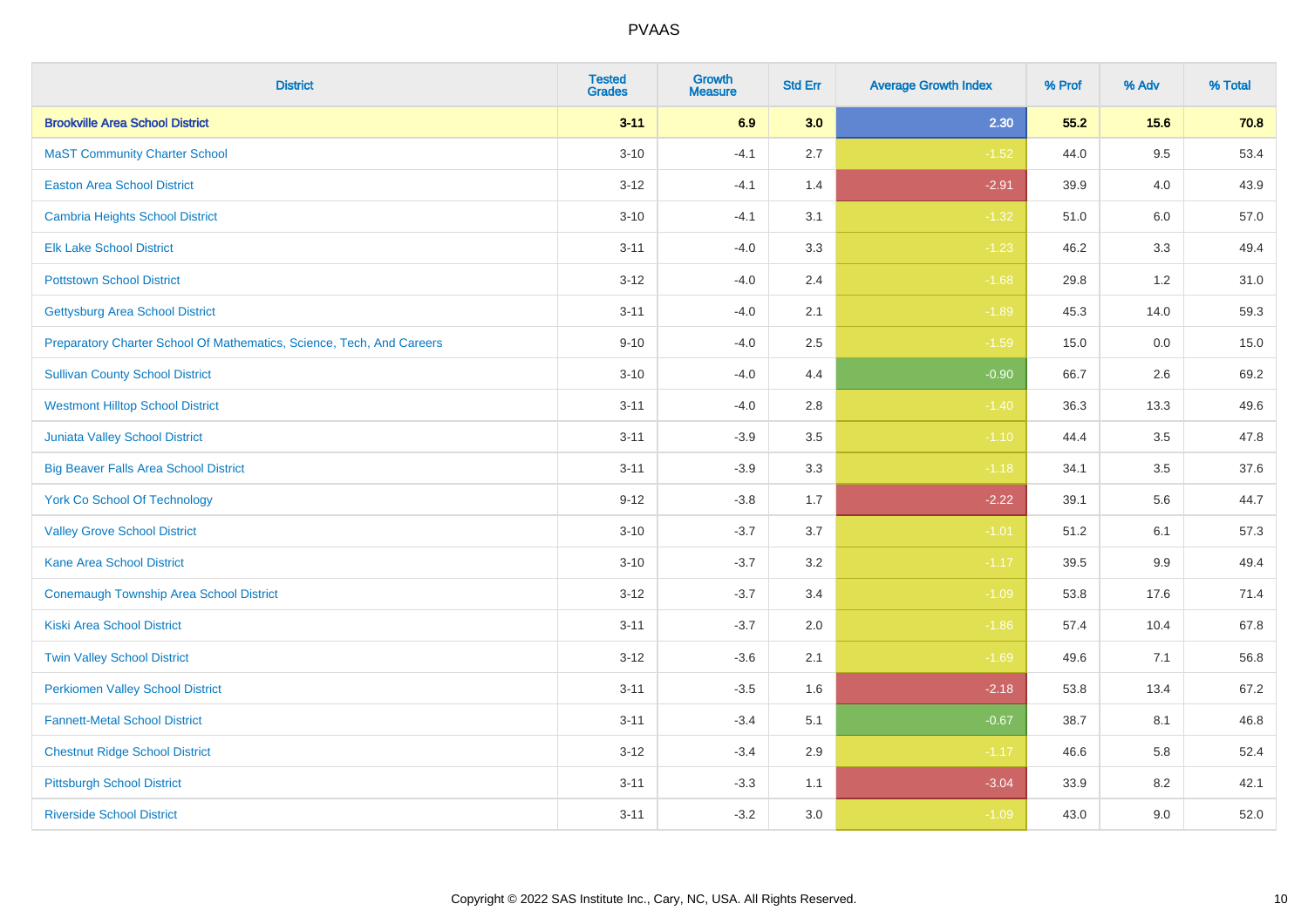| <b>District</b>                                         | <b>Tested</b><br><b>Grades</b> | <b>Growth</b><br><b>Measure</b> | <b>Std Err</b> | <b>Average Growth Index</b> | % Prof | % Adv   | % Total |
|---------------------------------------------------------|--------------------------------|---------------------------------|----------------|-----------------------------|--------|---------|---------|
| <b>Brookville Area School District</b>                  | $3 - 11$                       | 6.9                             | 3.0            | 2.30                        | 55.2   | 15.6    | 70.8    |
| <b>Conemaugh Valley School District</b>                 | $3 - 12$                       | $-3.2$                          | 4.1            | $-0.78$                     | 48.2   | 5.6     | 53.7    |
| <b>Columbia Borough School District</b>                 | $3 - 12$                       | $-3.1$                          | 3.5            | $-0.89$                     | 29.5   | 1.9     | 31.4    |
| <b>Northeast Bradford School District</b>               | $3 - 10$                       | $-3.1$                          | 4.0            | $-0.78$                     | 33.9   | 3.4     | 37.3    |
| <b>Greater Johnstown School District</b>                | $3 - 11$                       | $-3.1$                          | 2.6            | $-1.19$                     | 26.1   | 0.0     | 26.1    |
| <b>Greencastle-Antrim School District</b>               | $3 - 11$                       | $-3.0$                          | 2.2            | $-1.36$                     | 62.4   | 9.9     | 72.3    |
| Center For Student Learning Charter School At Pennsbury | $6 - 12$                       | $-2.9$                          | 6.1            | $-0.47$                     | 42.9   | 0.0     | 42.9    |
| <b>Scranton School District</b>                         | $3 - 12$                       | $-2.9$                          | 2.4            | $-1.22$                     | 45.6   | 3.6     | 49.1    |
| Oil City Area School District                           | $3 - 11$                       | $-2.9$                          | 2.6            | $-1.08$                     | 44.4   | 5.8     | 50.2    |
| <b>Quaker Valley School District</b>                    | $3 - 11$                       | $-2.8$                          | 2.6            | $-1.08$                     | 55.2   | 13.2    | 68.4    |
| <b>Susquehanna Community School District</b>            | $3 - 11$                       | $-2.8$                          | 4.2            | $-0.66$                     | 49.4   | 6.9     | 56.3    |
| <b>Chichester School District</b>                       | $3 - 11$                       | $-2.7$                          | 2.3            | $-1.17$                     | 44.6   | 6.6     | 51.2    |
| <b>Lewisburg Area School District</b>                   | $3 - 11$                       | $-2.7$                          | 2.6            | $-1.03$                     | 57.0   | 18.5    | 75.6    |
| Shenango Area School District                           | $3 - 11$                       | $-2.6$                          | 3.3            | $-0.79$                     | 50.6   | 13.9    | 64.6    |
| <b>Charleroi School District</b>                        | $3 - 11$                       | $-2.6$                          | 3.0            | $-0.86$                     | 55.7   | 7.4     | 63.1    |
| <b>Dallas School District</b>                           | $3 - 11$                       | $-2.5$                          | 2.2            | $-1.12$                     | 54.9   | $7.6\,$ | 62.4    |
| <b>Clarion-Limestone Area School District</b>           | $3 - 12$                       | $-2.5$                          | 4.1            | $-0.60$                     | 56.8   | 6.8     | 63.6    |
| North Pocono School District                            | $3 - 11$                       | $-2.3$                          | 3.4            | $-0.68$                     | 52.0   | 16.4    | 68.5    |
| <b>Wyoming Valley West School District</b>              | $3 - 11$                       | $-2.2$                          | 2.4            | $-0.91$                     | 49.4   | 3.0     | 52.4    |
| <b>Burgettstown Area School District</b>                | $3 - 11$                       | $-2.1$                          | 3.4            | $-0.62$                     | 50.0   | 1.4     | 51.4    |
| <b>Bald Eagle Area School District</b>                  | $3 - 11$                       | $-2.1$                          | 2.7            | $-0.75$                     | 48.4   | 9.4     | 57.7    |
| Huntingdon Area School District                         | $3 - 11$                       | $-2.0$                          | 2.7            | $-0.72$                     | 36.8   | 10.3    | 47.0    |
| <b>Hope For Hyndman Charter School</b>                  | $3 - 11$                       | $-2.0$                          | 6.1            | $-0.32$                     | 33.3   | 0.0     | 33.3    |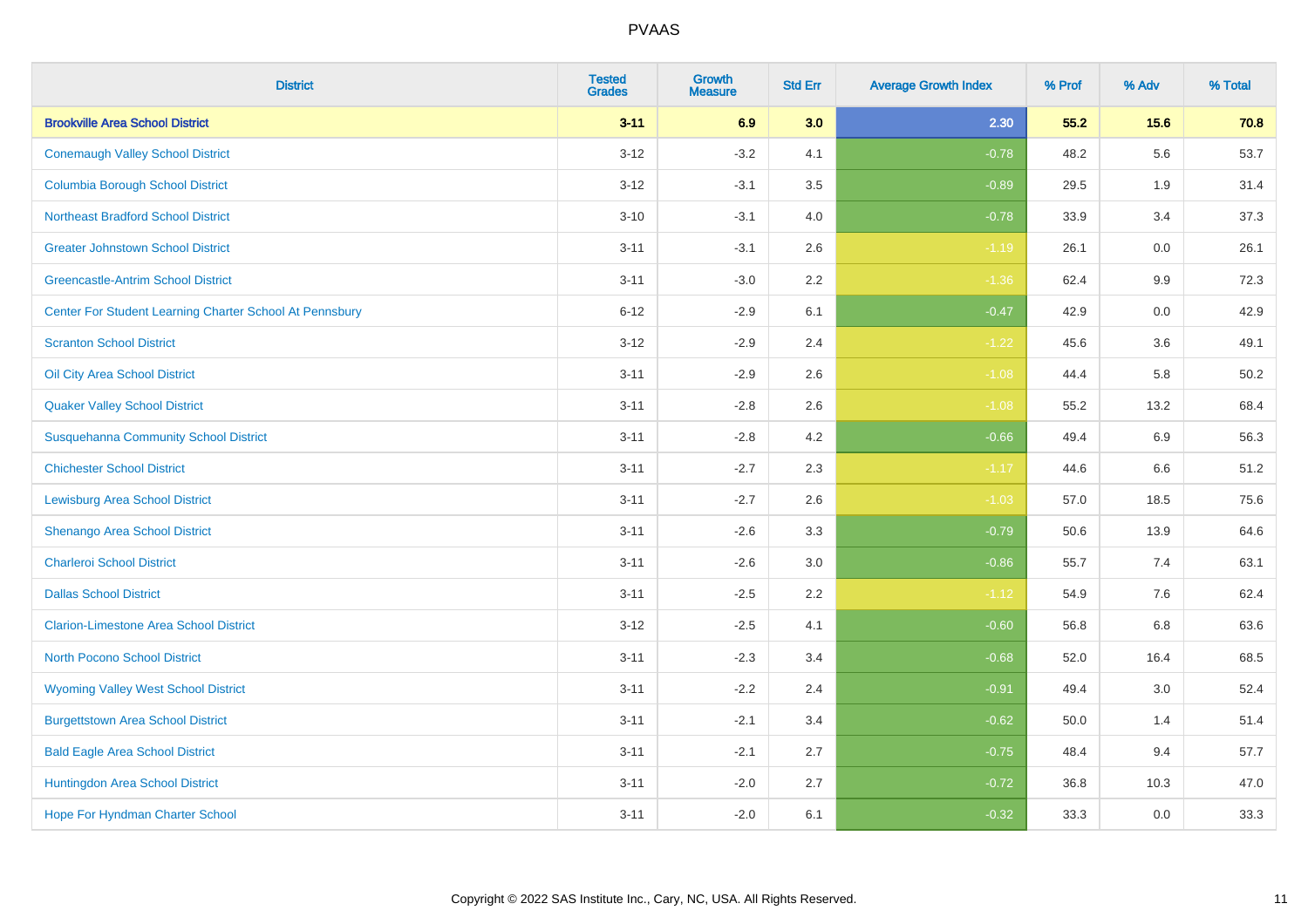| <b>District</b>                          | <b>Tested</b><br><b>Grades</b> | <b>Growth</b><br><b>Measure</b> | <b>Std Err</b> | <b>Average Growth Index</b> | % Prof | % Adv | % Total |
|------------------------------------------|--------------------------------|---------------------------------|----------------|-----------------------------|--------|-------|---------|
| <b>Brookville Area School District</b>   | $3 - 11$                       | 6.9                             | 3.0            | 2.30                        | 55.2   | 15.6  | 70.8    |
| <b>Montour School District</b>           | $3 - 11$                       | $-1.8$                          | 2.1            | $-0.88$                     | 61.4   | 15.1  | 76.5    |
| <b>North Hills School District</b>       | $3 - 11$                       | $-1.8$                          | 1.8            | $-0.96$                     | 59.1   | 14.1  | 73.2    |
| <b>Phoenixville Area School District</b> | $3 - 11$                       | $-1.7$                          | 2.1            | $-0.83$                     | 59.9   | 10.6  | 70.5    |
| <b>Chartiers Valley School District</b>  | $3 - 11$                       | $-1.7$                          | 2.0            | $-0.81$                     | 54.7   | 8.4   | 63.1    |
| <b>Mid Valley School District</b>        | $3 - 10$                       | $-1.7$                          | 3.0            | $-0.55$                     | 45.1   | 7.8   | 52.9    |
| South Side Area School District          | $3 - 11$                       | $-1.6$                          | 3.3            | $-0.48$                     | 50.0   | 6.8   | 56.8    |
| <b>Cornell School District</b>           | $3 - 11$                       | $-1.6$                          | 5.0            | $-0.32$                     | 33.8   | 1.5   | 35.4    |
| <b>Lehighton Area School District</b>    | $3 - 11$                       | $-1.6$                          | 2.3            | $-0.70$                     | 51.1   | 5.6   | 56.7    |
| <b>Central Greene School District</b>    | $3 - 11$                       | $-1.6$                          | 2.8            | $-0.55$                     | 54.2   | 2.8   | 57.0    |
| <b>Lebanon School District</b>           | $3 - 11$                       | $-1.6$                          | 1.9            | $-0.80$                     | 24.4   | 2.6   | 27.0    |
| <b>Sharpsville Area School District</b>  | $3 - 11$                       | $-1.4$                          | 3.5            | $-0.40$                     | 55.2   | 13.4  | 68.7    |
| <b>Seneca Valley School District</b>     | $3 - 11$                       | $-1.4$                          | 1.4            | $-0.99$                     | 57.2   | 11.4  | 68.6    |
| <b>Cheltenham School District</b>        | $3 - 11$                       | $-1.4$                          | 2.1            | $-0.67$                     | 46.1   | 10.0  | 56.1    |
| <b>Wyoming Area School District</b>      | $3 - 10$                       | $-1.3$                          | 2.6            | $-0.50$                     | 53.8   | 10.8  | 64.6    |
| <b>Bellwood-Antis School District</b>    | $3 - 10$                       | $-1.2$                          | 3.2            | $-0.39$                     | 55.1   | 10.1  | 65.2    |
| <b>Palmerton Area School District</b>    | $3 - 11$                       | $-1.2$                          | 3.0            | $-0.39$                     | 57.4   | 5.0   | 62.4    |
| Mt Lebanon School District               | $3 - 11$                       | $-1.0$                          | 1.5            | $-0.70$                     | 61.9   | 24.0  | 85.9    |
| <b>North Schuylkill School District</b>  | $3 - 11$                       | $-1.0$                          | 2.4            | $-0.42$                     | 41.8   | 5.1   | 46.8    |
| <b>Manheim Township School District</b>  | $3 - 12$                       | $-0.9$                          | 1.6            | $-0.58$                     | 53.2   | 15.5  | 68.7    |
| <b>Lakeview School District</b>          | $3 - 11$                       | $-0.9$                          | 3.7            | $-0.24$                     | 60.3   | 3.2   | 63.5    |
| <b>Glendale School District</b>          | $3 - 10$                       | $-0.9$                          | 3.7            | $-0.24$                     | 50.0   | 5.4   | 55.4    |
| <b>Conewago Valley School District</b>   | $3 - 12$                       | $-0.9$                          | 2.0            | $-0.45$                     | 51.7   | 9.6   | 61.3    |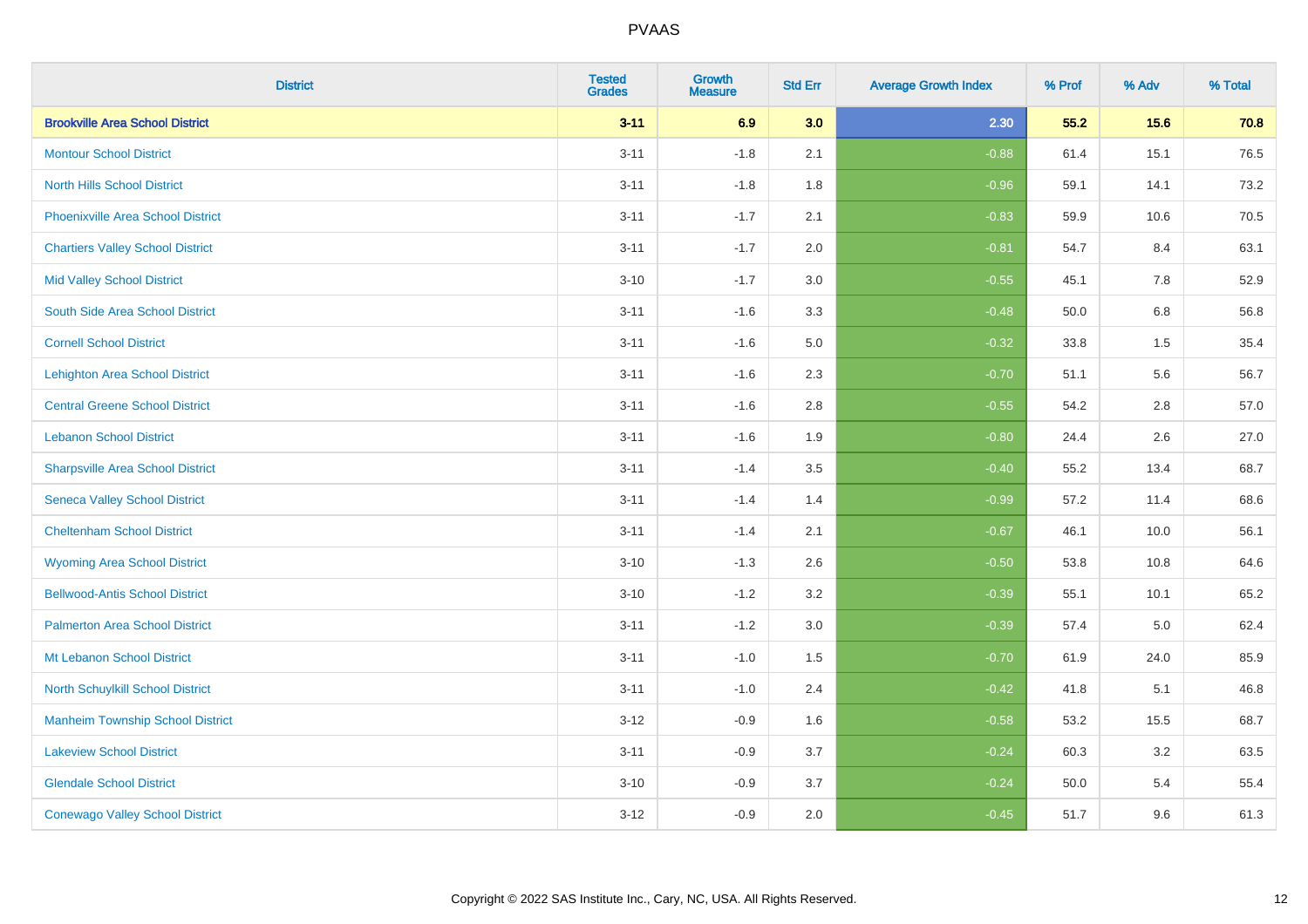| <b>District</b>                                    | <b>Tested</b><br><b>Grades</b> | <b>Growth</b><br><b>Measure</b> | <b>Std Err</b> | <b>Average Growth Index</b> | % Prof | % Adv   | % Total |
|----------------------------------------------------|--------------------------------|---------------------------------|----------------|-----------------------------|--------|---------|---------|
| <b>Brookville Area School District</b>             | $3 - 11$                       | 6.9                             | 3.0            | 2.30                        | 55.2   | 15.6    | 70.8    |
| <b>Elizabethtown Area School District</b>          | $3 - 12$                       | $-0.9$                          | 1.9            | $-0.47$                     | 50.0   | 11.2    | 61.2    |
| <b>Millville Area School District</b>              | $3 - 12$                       | $-0.9$                          | 4.7            | $-0.18$                     | 51.4   | 5.4     | 56.8    |
| <b>Bangor Area School District</b>                 | $3 - 12$                       | $-0.9$                          | 2.0            | $-0.43$                     | 44.3   | 4.7     | 49.0    |
| <b>Canon-Mcmillan School District</b>              | $3 - 11$                       | $-0.8$                          | 1.6            | $-0.50$                     | 58.7   | 15.9    | 74.6    |
| <b>Shaler Area School District</b>                 | $3 - 11$                       | $-0.8$                          | 1.9            | $-0.43$                     | 49.1   | 9.6     | 58.7    |
| <b>Albert Gallatin Area School District</b>        | $3 - 11$                       | $-0.8$                          | 2.4            | $-0.32$                     | 54.5   | 10.0    | 64.6    |
| <b>Westinghouse Arts Academy Charter School</b>    | $9 - 10$                       | $-0.7$                          | 3.6            | $-0.19$                     | 59.2   | 8.4     | 67.6    |
| <b>Achievement House Charter School</b>            | $7 - 11$                       | $-0.7$                          | 4.0            | $-0.17$                     | 32.5   | 2.6     | 35.1    |
| <b>Otto-Eldred School District</b>                 | $3 - 11$                       | $-0.7$                          | 4.2            | $-0.15$                     | 56.2   | $6.2\,$ | 62.5    |
| <b>Panther Valley School District</b>              | $3 - 12$                       | $-0.6$                          | 3.3            | $-0.19$                     | 47.9   | 4.3     | 52.1    |
| <b>Tuscarora School District</b>                   | $3 - 11$                       | $-0.6$                          | 2.3            | $-0.27$                     | 45.1   | 8.1     | 53.2    |
| <b>Girard School District</b>                      | $3 - 11$                       | $-0.6$                          | 2.7            | $-0.22$                     | 53.9   | 15.6    | 69.6    |
| <b>Mount Carmel Area School District</b>           | $3 - 11$                       | $-0.6$                          | 3.1            | $-0.18$                     | 45.3   | 2.1     | 47.4    |
| <b>Central Fulton School District</b>              | $3 - 11$                       | $-0.5$                          | 3.5            | $-0.14$                     | 51.4   | 8.6     | 60.0    |
| Philadelphia Electrical & Tech Charter High School | $10 - 10$                      | $-0.5$                          | 2.9            | $-0.15$                     | 8.8    | 0.0     | 8.8     |
| <b>Blue Ridge School District</b>                  | $3 - 11$                       | $-0.5$                          | 3.6            | $-0.12$                     | 44.6   | 3.1     | 47.7    |
| <b>Oley Valley School District</b>                 | $3 - 11$                       | $-0.4$                          | 2.8            | $-0.15$                     | 43.1   | 12.9    | 56.0    |
| <b>Harrisburg City School District</b>             | $3 - 11$                       | $-0.4$                          | 2.1            | $-0.19$                     | 15.1   | 0.4     | 15.5    |
| <b>Penn Manor School District</b>                  | $3 - 11$                       | $-0.4$                          | 1.6            | $-0.25$                     | 51.9   | 12.6    | 64.5    |
| New Kensington-Arnold School District              | $3 - 11$                       | $-0.4$                          | 3.8            | $-0.10$                     | 40.7   | 3.7     | 44.4    |
| <b>Crestwood School District</b>                   | $3 - 11$                       | $-0.4$                          | 2.4            | $-0.17$                     | 57.4   | 17.0    | 74.4    |
| <b>Southern Lehigh School District</b>             | $3 - 11$                       | $-0.4$                          | 2.3            | $-0.17$                     | 66.1   | 11.9    | 78.0    |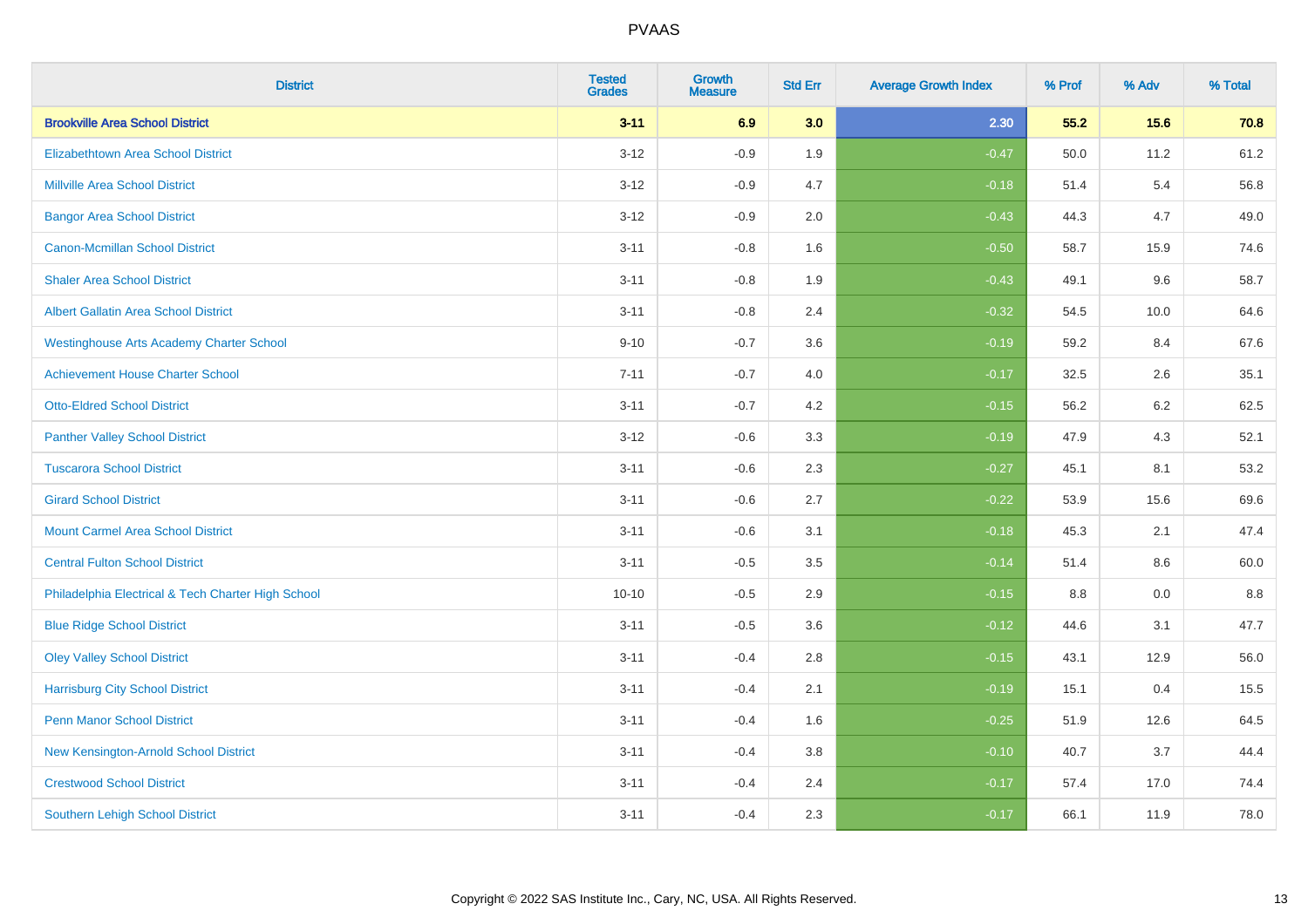| <b>District</b>                          | <b>Tested</b><br><b>Grades</b> | <b>Growth</b><br><b>Measure</b> | <b>Std Err</b> | <b>Average Growth Index</b> | % Prof | % Adv | % Total |
|------------------------------------------|--------------------------------|---------------------------------|----------------|-----------------------------|--------|-------|---------|
| <b>Brookville Area School District</b>   | $3 - 11$                       | 6.9                             | 3.0            | 2.30                        | 55.2   | 15.6  | 70.8    |
| <b>Bellefonte Area School District</b>   | $3 - 11$                       | $-0.4$                          | $2.2\,$        | $-0.17$                     | 47.6   | 10.6  | 58.2    |
| <b>Avella Area School District</b>       | $3 - 12$                       | $-0.3$                          | 4.7            | $-0.05$                     | 49.3   | 14.5  | 63.8    |
| <b>Chester-Upland School District</b>    | $3 - 11$                       | $-0.3$                          | 2.7            | $-0.09$                     | 13.8   | 0.8   | 14.6    |
| <b>Mercer Area School District</b>       | $3 - 11$                       | $-0.2$                          | 3.3            | $-0.06$                     | 56.0   | 8.0   | 64.0    |
| <b>Kutztown Area School District</b>     | $3 - 12$                       | $-0.2$                          | 3.2            | $-0.05$                     | 55.4   | 13.3  | 68.7    |
| <b>Warren County School District</b>     | $3 - 11$                       | $-0.1$                          | 1.8            | $-0.06$                     | 37.2   | 5.3   | 42.6    |
| <b>Susquenita School District</b>        | $3 - 11$                       | $-0.1$                          | 2.8            | $-0.01$                     | 47.7   | 10.1  | 57.8    |
| Penn Cambria School District             | $3 - 11$                       | $-0.0$                          | 2.7            | $-0.01$                     | 61.5   | 7.7   | 69.2    |
| <b>Wilkes-Barre Area School District</b> | $3 - 11$                       | 0.1                             | 3.2            | 0.02                        | 35.5   | 5.4   | 40.9    |
| East Stroudsburg Area School District    | $3 - 11$                       | 0.1                             | 1.6            | 0.05                        | 45.8   | 7.8   | 53.6    |
| <b>Hempfield School District</b>         | $3 - 11$                       | 0.1                             | 1.4            | 0.08                        | 58.2   | 9.9   | 68.2    |
| <b>West Branch Area School District</b>  | $3 - 11$                       | 0.2                             | $3.8\,$        | 0.05                        | 47.2   | 1.9   | 49.1    |
| Northern Lebanon School District         | $3 - 11$                       | 0.4                             | 2.5            | 0.15                        | 28.0   | 3.0   | 31.0    |
| <b>Danville Area School District</b>     | $3 - 11$                       | 0.4                             | 2.6            | 0.15                        | 57.4   | 18.4  | 75.7    |
| <b>Jersey Shore Area School District</b> | $3 - 11$                       | 0.5                             | 2.6            | 0.21                        | 47.1   | 9.2   | 56.2    |
| <b>Reynolds School District</b>          | $3 - 10$                       | 0.5                             | 3.4            | 0.16                        | 52.1   | 7.0   | 59.2    |
| <b>Brockway Area School District</b>     | $3 - 11$                       | 0.6                             | 3.6            | 0.16                        | 49.2   | 7.7   | 56.9    |
| <b>Smethport Area School District</b>    | $3 - 12$                       | 0.6                             | 3.9            | 0.15                        | 37.0   | 1.8   | 38.9    |
| <b>Greater Latrobe School District</b>   | $3 - 11$                       | 0.6                             | 1.9            | 0.31                        | 55.5   | 14.1  | 69.5    |
| <b>Lower Dauphin School District</b>     | $3 - 11$                       | 0.6                             | 1.9            | 0.33                        | 49.2   | 12.6  | 61.8    |
| <b>Bloomsburg Area School District</b>   | $3 - 10$                       | 0.7                             | 3.0            | 0.23                        | 55.9   | 11.8  | 67.6    |
| Insight PA Cyber Charter School          | $3 - 11$                       | 0.7                             | 5.7            | 0.12                        | 50.0   | 4.8   | 54.8    |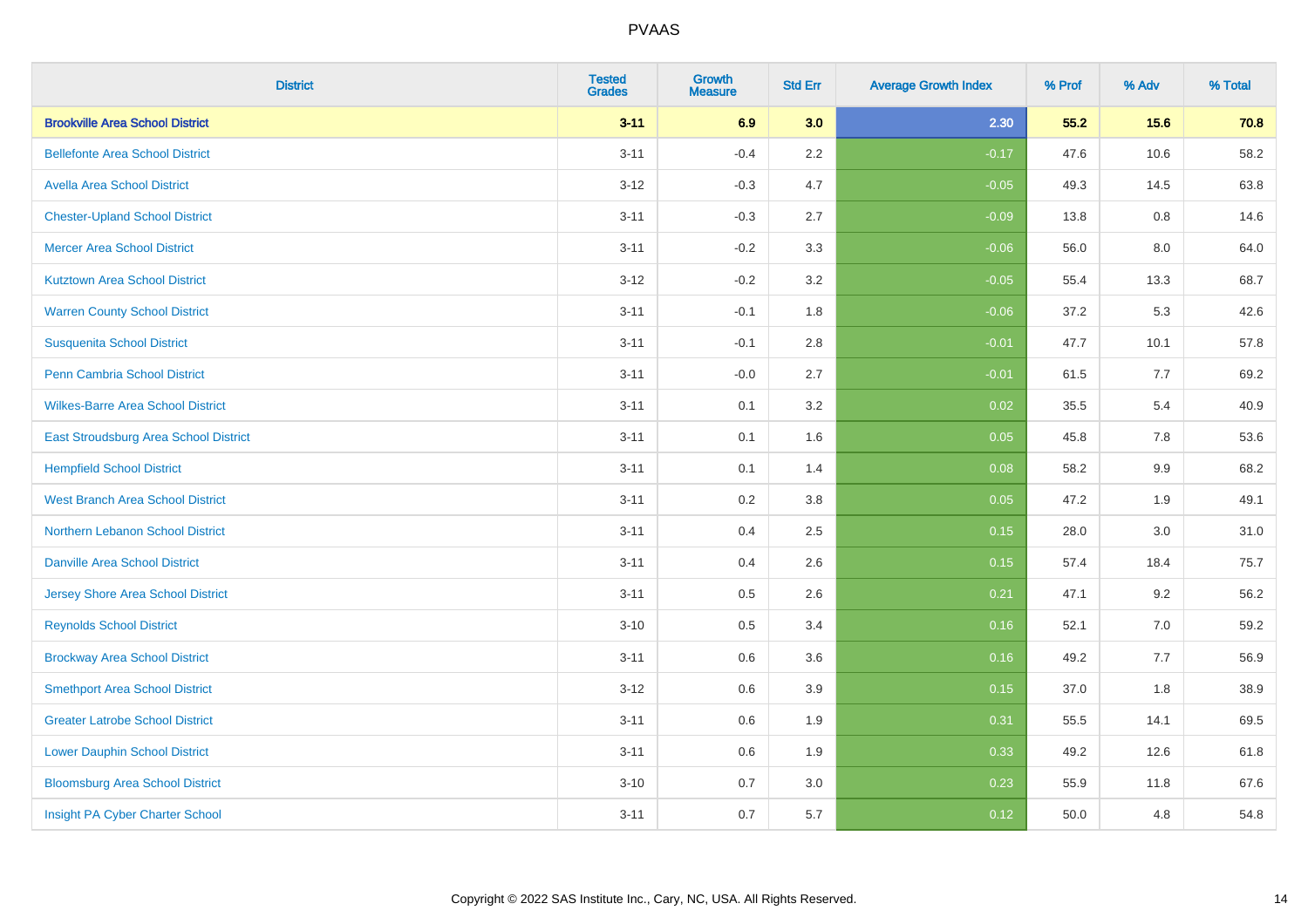| <b>District</b>                               | <b>Tested</b><br><b>Grades</b> | <b>Growth</b><br><b>Measure</b> | <b>Std Err</b> | <b>Average Growth Index</b> | % Prof | % Adv   | % Total |
|-----------------------------------------------|--------------------------------|---------------------------------|----------------|-----------------------------|--------|---------|---------|
| <b>Brookville Area School District</b>        | $3 - 11$                       | 6.9                             | 3.0            | 2.30                        | 55.2   | 15.6    | 70.8    |
| Lehigh Valley Academy Regional Charter School | $3 - 11$                       | 0.7                             | 2.3            | 0.32                        | 46.3   | $5.0\,$ | 51.4    |
| <b>Greenville Area School District</b>        | $3 - 11$                       | 0.7                             | 2.9            | 0.26                        | 53.4   | 6.9     | 60.3    |
| <b>Gateway School District</b>                | $3 - 11$                       | 0.8                             | 2.2            | 0.38                        | 52.1   | 13.8    | 65.9    |
| <b>Wyomissing Area School District</b>        | $3 - 12$                       | 0.8                             | 2.6            | 0.33                        | 55.7   | 17.6    | 73.3    |
| <b>Wallingford-Swarthmore School District</b> | $3 - 10$                       | 0.9                             | 2.4            | 0.38                        | 64.4   | 22.7    | 87.1    |
| South Eastern School District                 | $3 - 11$                       | 0.9                             | 2.4            | 0.39                        | 54.8   | 6.6     | 61.4    |
| <b>Radnor Township School District</b>        | $3 - 12$                       | 1.0                             | 2.1            | 0.50                        | 65.0   | 23.2    | 88.2    |
| <b>Lakeland School District</b>               | $3 - 11$                       | 1.1                             | 2.8            | 0.38                        | 48.6   | 3.7     | 52.3    |
| <b>Upper Adams School District</b>            | $3 - 11$                       | 1.3                             | 2.9            | 0.47                        | 55.2   | 8.6     | 63.8    |
| <b>Schuylkill Valley School District</b>      | $3 - 11$                       | 1.4                             | 2.5            | 0.56                        | 55.1   | 10.2    | 65.3    |
| <b>Newport School District</b>                | $3 - 12$                       | 1.4                             | 3.5            | 0.41                        | 51.5   | 10.3    | 61.8    |
| <b>Tussey Mountain School District</b>        | $3 - 12$                       | 1.5                             | 3.7            | 0.40                        | 38.6   | 1.8     | 40.4    |
| <b>Central Bucks School District</b>          | $3 - 11$                       | 1.6                             | 0.9            | 1.66                        | 63.0   | 16.8    | 79.8    |
| <b>Bensalem Township School District</b>      | $3 - 11$                       | 1.6                             | 1.6            | 0.98                        | 38.8   | 8.3     | 47.1    |
| <b>Athens Area School District</b>            | $3 - 11$                       | 1.6                             | 2.5            | 0.64                        | 46.9   | $7.6\,$ | 54.5    |
| <b>Purchase Line School District</b>          | $3 - 12$                       | 1.7                             | 3.5            | 0.47                        | 43.1   | 5.4     | 48.5    |
| South Fayette Township School District        | $3 - 11$                       | 1.7                             | 2.0            | 0.88                        | 61.0   | 26.5    | 87.6    |
| <b>Baldwin-Whitehall School District</b>      | $3 - 11$                       | 1.8                             | 1.9            | 0.94                        | 58.6   | 8.6     | 67.1    |
| <b>Laurel School District</b>                 | $3 - 11$                       | 1.8                             | 3.1            | 0.59                        | 70.1   | 2.3     | 72.4    |
| <b>West Jefferson Hills School District</b>   | $3 - 11$                       | 1.8                             | 2.1            | 0.88                        | 55.7   | 20.8    | 76.4    |
| <b>Williamsport Area School District</b>      | $3 - 11$                       | 1.9                             | 1.8            | 1.04                        | 44.1   | 12.8    | 56.9    |
| <b>Union Area School District</b>             | $3 - 11$                       | 1.9                             | 4.3            | 0.44                        | 61.5   | 0.0     | 61.5    |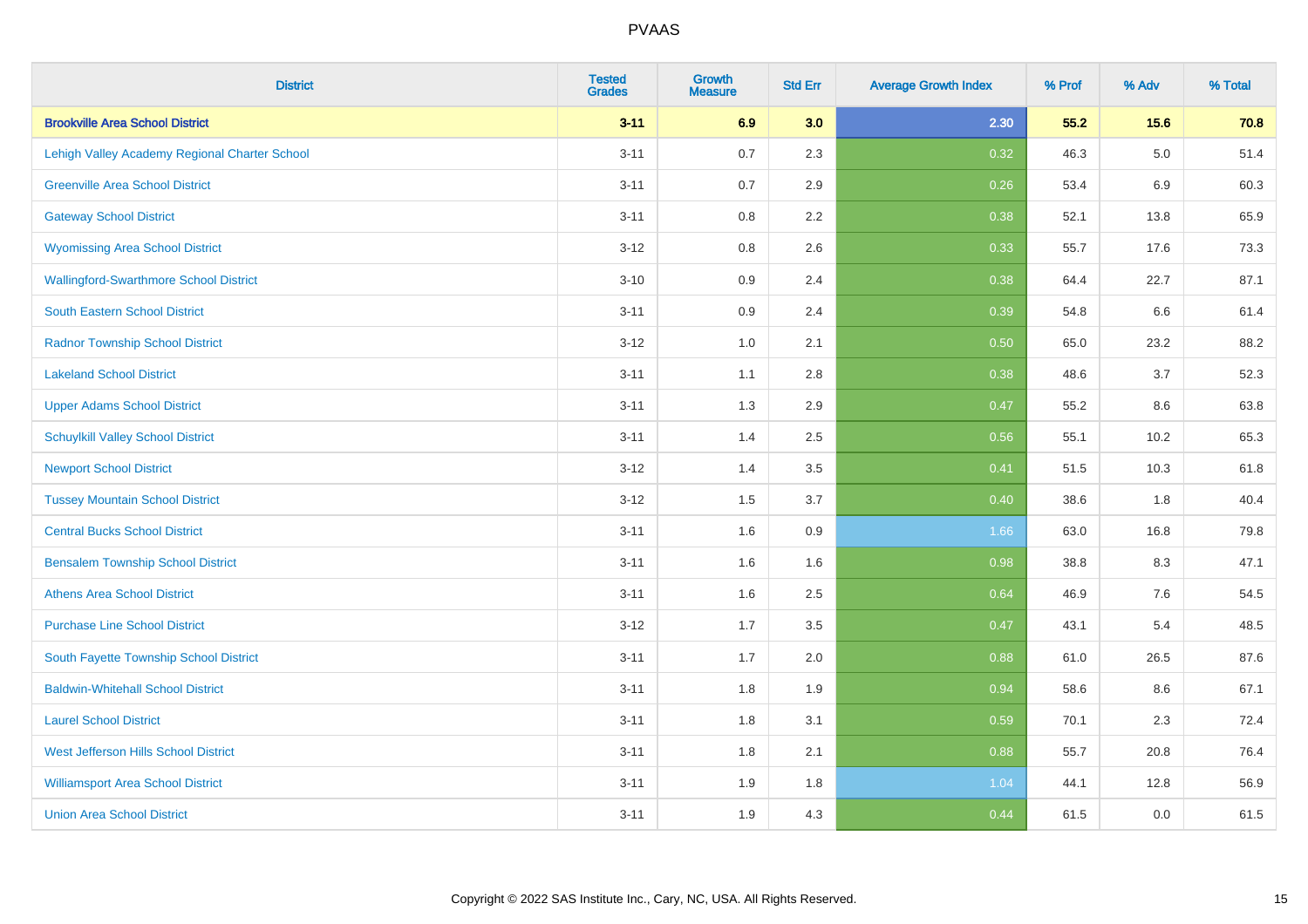| <b>District</b>                                | <b>Tested</b><br><b>Grades</b> | <b>Growth</b><br><b>Measure</b> | <b>Std Err</b> | <b>Average Growth Index</b> | % Prof | % Adv | % Total |
|------------------------------------------------|--------------------------------|---------------------------------|----------------|-----------------------------|--------|-------|---------|
| <b>Brookville Area School District</b>         | $3 - 11$                       | 6.9                             | 3.0            | 2.30                        | 55.2   | 15.6  | 70.8    |
| <b>Franklin Regional School District</b>       | $3 - 11$                       | 2.0                             | 1.9            | 1.02                        | 66.7   | 15.5  | 82.1    |
| <b>Marple Newtown School District</b>          | $3 - 11$                       | 2.0                             | 2.4            | 0.81                        | 57.6   | 12.8  | 70.4    |
| <b>Lower Moreland Township School District</b> | $3 - 11$                       | 2.0                             | 2.2            | 0.95                        | 62.8   | 17.0  | 79.8    |
| Mastery Charter School - Thomas Campus         | $3 - 10$                       | 2.1                             | 6.2            | 0.33                        | 28.6   | 0.0   | 28.6    |
| <b>Mcguffey School District</b>                | $3 - 11$                       | 2.1                             | 2.6            | 0.81                        | 57.7   | 3.1   | 60.8    |
| <b>Manheim Central School District</b>         | $3 - 11$                       | 2.1                             | 2.1            | 1.01                        | 53.2   | 11.6  | 64.8    |
| <b>United School District</b>                  | $3 - 11$                       | 2.1                             | 3.4            | 0.63                        | 60.3   | 6.6   | 66.9    |
| Northwestern Lehigh School District            | $3 - 11$                       | 2.2                             | 2.3            | 0.93                        | 53.3   | 9.7   | 63.0    |
| <b>Galeton Area School District</b>            | $3 - 11$                       | 2.2                             | 5.3            | 0.42                        | 41.3   | 4.4   | 45.6    |
| <b>Roberto Clemente Charter School</b>         | $3 - 12$                       | 2.2                             | 4.9            | 0.45                        | 27.5   | 5.0   | 32.5    |
| <b>Hanover Area School District</b>            | $3 - 11$                       | 2.2                             | 4.6            | 0.48                        | 42.9   | 5.7   | 48.6    |
| <b>Union School District</b>                   | $3 - 12$                       | 2.3                             | 4.2            | 0.54                        | 32.6   | 7.0   | 39.5    |
| <b>Tunkhannock Area School District</b>        | $3 - 11$                       | 2.3                             | 2.2            | 1.01                        | 44.9   | 9.6   | 54.6    |
| <b>Camp Hill School District</b>               | $3 - 12$                       | 2.3                             | 3.0            | 0.78                        | 53.6   | 17.5  | 71.1    |
| <b>Bedford Area School District</b>            | $3 - 11$                       | 2.5                             | 2.6            | 0.93                        | 48.5   | 10.0  | 58.5    |
| Mastery Charter High School-Lenfest Campus     | $7 - 11$                       | 2.5                             | 5.7            | 0.43                        | 40.0   | 0.0   | 40.0    |
| <b>Methacton School District</b>               | $3 - 11$                       | 2.5                             | 1.7            | 1.43                        | 62.5   | 16.4  | 79.0    |
| <b>Armstrong School District</b>               | $3 - 11$                       | 2.6                             | 1.7            | 1.53                        | 51.5   | 6.1   | 57.6    |
| <b>Hopewell Area School District</b>           | $3 - 11$                       | 2.6                             | 2.7            | 0.97                        | 58.4   | 4.0   | 62.4    |
| <b>Pottsgrove School District</b>              | $3 - 11$                       | 2.8                             | 2.0            | 1.35                        | 44.0   | 10.0  | 53.9    |
| <b>Forbes Road School District</b>             | $3 - 11$                       | $2.8\,$                         | 5.1            | 0.56                        | 41.4   | 10.3  | 51.7    |
| <b>Central Cambria School District</b>         | $3 - 11$                       | 3.0                             | 2.5            | 1.17                        | 56.2   | 9.7   | 66.0    |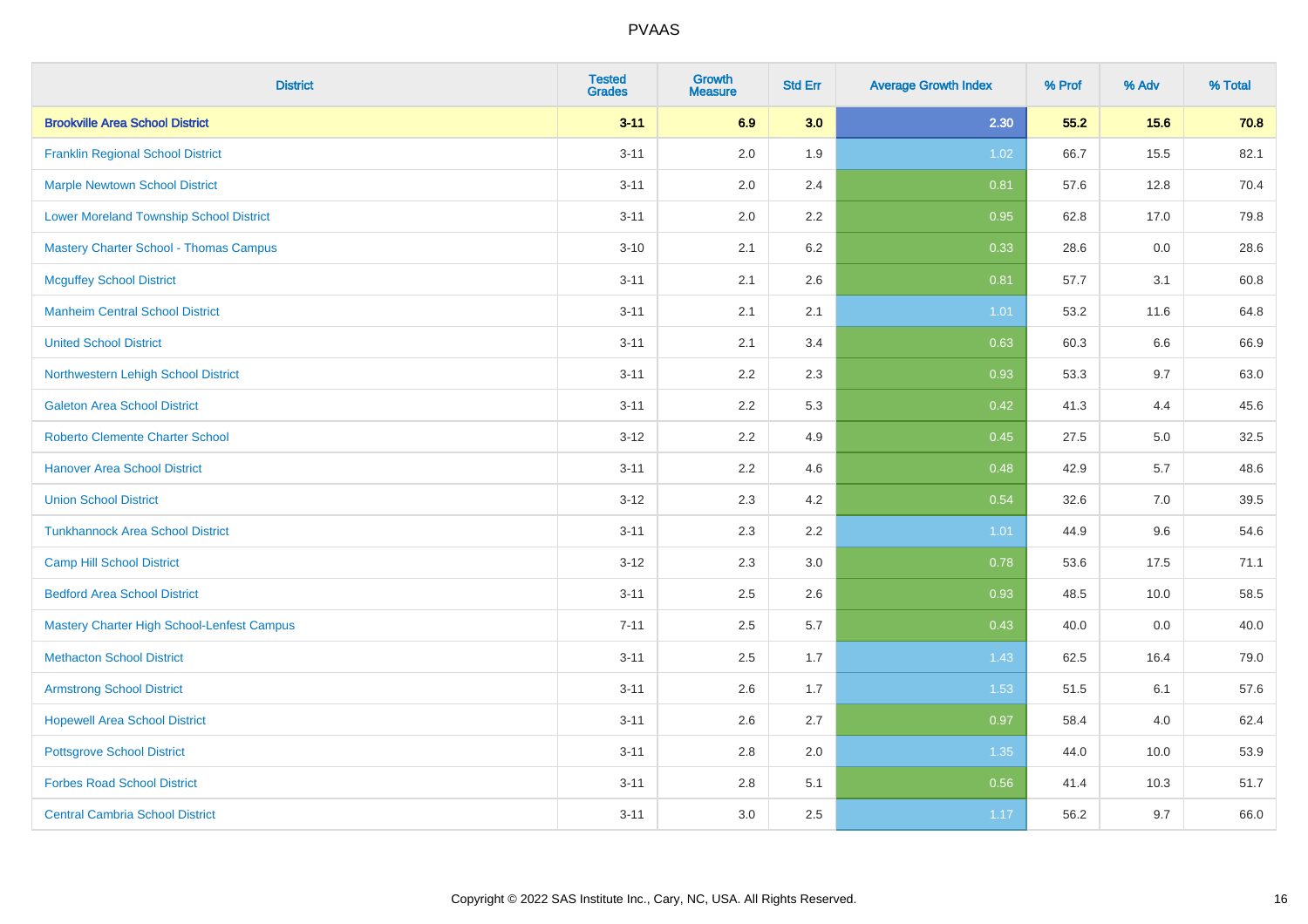| <b>District</b>                                    | <b>Tested</b><br><b>Grades</b> | <b>Growth</b><br><b>Measure</b> | <b>Std Err</b> | <b>Average Growth Index</b> | % Prof | % Adv | % Total |
|----------------------------------------------------|--------------------------------|---------------------------------|----------------|-----------------------------|--------|-------|---------|
| <b>Brookville Area School District</b>             | $3 - 11$                       | 6.9                             | 3.0            | 2.30                        | 55.2   | 15.6  | 70.8    |
| <b>General Mclane School District</b>              | $3 - 11$                       | 3.1                             | 2.9            | 1.07                        | 62.3   | 4.9   | 67.2    |
| <b>Millcreek Township School District</b>          | $3 - 11$                       | 3.1                             | 1.5            | 2.06                        | 55.6   | 14.2  | 69.7    |
| <b>Keystone School District</b>                    | $3 - 11$                       | 3.1                             | 3.3            | 0.94                        | 50.6   | 6.5   | 57.1    |
| <b>Pleasant Valley School District</b>             | $3 - 11$                       | 3.1                             | 2.0            | 1.57                        | 57.2   | 5.5   | 62.8    |
| <b>Donegal School District</b>                     | $3 - 12$                       | 3.1                             | 2.4            | 1.29                        | 60.6   | 9.1   | 69.7    |
| <b>Woodland Hills School District</b>              | $3 - 12$                       | 3.2                             | 2.6            | 1.22                        | 31.4   | 3.6   | 35.0    |
| <b>Commodore Perry School District</b>             | $3 - 11$                       | 3.2                             | 5.5            | 0.58                        | 58.3   | 0.0   | 58.3    |
| <b>West York Area School District</b>              | $3 - 12$                       | 3.2                             | 2.3            | 1.38                        | 53.8   | 4.4   | 58.2    |
| <b>Altoona Area School District</b>                | $3 - 12$                       | 3.3                             | 1.6            | 1.99                        | 47.7   | 8.2   | 55.9    |
| <b>Southeastern Greene School District</b>         | $3 - 10$                       | 3.3                             | 4.6            | 0.72                        | 57.6   | 6.1   | 63.6    |
| <b>Spring Cove School District</b>                 | $3 - 11$                       | 3.4                             | 2.5            | 1.33                        | 47.8   | 12.7  | 60.4    |
| <b>Fairview School District</b>                    | $3 - 11$                       | 3.4                             | 2.6            | 1.32                        | 57.2   | 17.6  | 74.8    |
| <b>Clairton City School District</b>               | $3 - 11$                       | 3.5                             | 3.7            | 0.95                        | 13.4   | 0.0   | 13.4    |
| <b>Lincoln Park Performing Arts Charter School</b> | $7 - 11$                       | 3.6                             | 2.5            | 1.42                        | 59.6   | 14.7  | 74.3    |
| <b>Conrad Weiser Area School District</b>          | $3 - 11$                       | 3.6                             | 2.2            | 1.63                        | 52.1   | 2.1   | 54.2    |
| <b>North Clarion County School District</b>        | $3 - 12$                       | 3.7                             | 4.3            | 0.85                        | 67.5   | 15.0  | 82.5    |
| <b>Hermitage School District</b>                   | $3 - 12$                       | 3.8                             | 2.4            | 1.60                        | 57.5   | 9.3   | 66.8    |
| <b>South Butler County School District</b>         | $3 - 10$                       | 3.9                             | 2.5            | 1.54                        | 53.1   | 16.6  | 69.7    |
| South Western School District                      | $3 - 12$                       | 3.9                             | 1.9            | 2.08                        | 60.2   | 8.1   | 68.3    |
| Esperanza Academy Charter School                   | $4 - 11$                       | 4.0                             | 2.5            | 1.61                        | 32.4   | 0.7   | 33.1    |
| Northampton Area School District                   | $3 - 11$                       | 4.0                             | 1.6            | 2.51                        | 52.3   | 10.8  | 63.1    |
| <b>Muhlenberg School District</b>                  | $3 - 10$                       | 4.0                             | 1.9            | 2.10                        | 34.2   | 2.6   | 36.8    |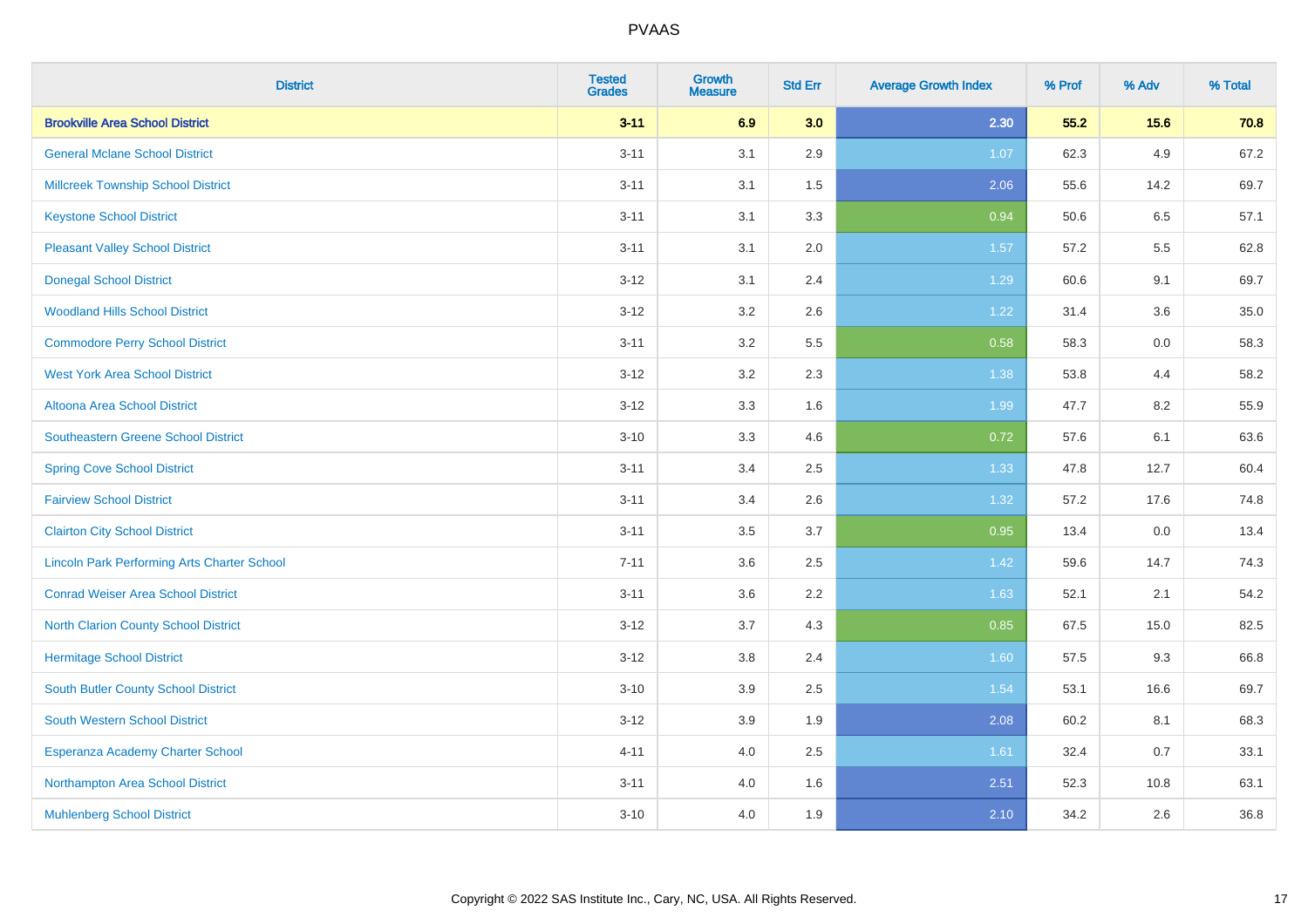| <b>District</b>                                 | <b>Tested</b><br><b>Grades</b> | <b>Growth</b><br><b>Measure</b> | <b>Std Err</b> | <b>Average Growth Index</b> | % Prof | % Adv | % Total |
|-------------------------------------------------|--------------------------------|---------------------------------|----------------|-----------------------------|--------|-------|---------|
| <b>Brookville Area School District</b>          | $3 - 11$                       | 6.9                             | 3.0            | 2.30                        | 55.2   | 15.6  | 70.8    |
| <b>Towanda Area School District</b>             | $3 - 11$                       | 4.0                             | 2.8            | 1.44                        | 39.4   | 6.6   | 46.0    |
| <b>Berlin Brothersvalley School District</b>    | $3 - 11$                       | 4.0                             | 4.2            | 0.96                        | 48.8   | 14.0  | 62.8    |
| <b>Neshaminy School District</b>                | $3 - 11$                       | 4.0                             | 1.3            | 3.02                        | 58.7   | 9.5   | 68.2    |
| <b>West Allegheny School District</b>           | $3 - 12$                       | 4.0                             | 2.1            | 1.96                        | 63.1   | 15.7  | 78.8    |
| Mastery Charter School - Shoemaker Campus       | $7 - 10$                       | 4.1                             | 3.0            | 1.34                        | 20.9   | 3.3   | 24.2    |
| <b>Line Mountain School District</b>            | $3 - 11$                       | 4.1                             | 3.2            | 1.27                        | 52.9   | 9.2   | 62.1    |
| <b>Governor Mifflin School District</b>         | $3 - 11$                       | 4.1                             | 1.8            | 2.33                        | 42.5   | 7.2   | 49.7    |
| <b>East Penn School District</b>                | $3 - 11$                       | 4.1                             | 1.3            | 3.27                        | 55.8   | 11.5  | 67.3    |
| <b>Ligonier Valley School District</b>          | $3 - 11$                       | 4.2                             | 3.1            | 1.34                        | 59.1   | 10.3  | 69.5    |
| <b>Loyalsock Township School District</b>       | $3 - 12$                       | 4.2                             | 2.8            | 1.47                        | 54.3   | 2.1   | 56.4    |
| <b>Punxsutawney Area School District</b>        | $3 - 11$                       | 4.2                             | 2.9            | 1.45                        | 55.0   | 5.5   | 60.6    |
| Meyersdale Area School District                 | $3 - 11$                       | 4.2                             | 4.0            | 1.07                        | 43.1   | 6.9   | 50.0    |
| <b>Laurel Highlands School District</b>         | $3 - 11$                       | 4.3                             | 2.4            | 1.81                        | 44.9   | 9.6   | 54.5    |
| <b>Central Dauphin School District</b>          | $3 - 11$                       | 4.4                             | 1.3            | 3.32                        | 53.3   | 7.4   | 60.7    |
| Leechburg Area School District                  | $3 - 11$                       | 4.4                             | 4.0            | 1.09                        | 47.8   | 19.6  | 67.4    |
| <b>Port Allegany School District</b>            | $3 - 11$                       | 4.4                             | 3.6            | 1.21                        | 28.1   | 9.4   | 37.5    |
| <b>Pottsville Area School District</b>          | $3 - 12$                       | 4.4                             | 2.3            | 1.94                        | 44.8   | 5.4   | 50.2    |
| <b>MaST Community Charter School II</b>         | $3 - 10$                       | 4.4                             | 3.2            | 1.37                        | 28.4   | 3.4   | 31.8    |
| <b>Burrell School District</b>                  | $3 - 11$                       | 4.5                             | 3.1            | 1.48                        | 58.5   | 13.8  | 72.3    |
| <b>Eastern Lancaster County School District</b> | $3 - 12$                       | 4.5                             | 2.2            | 2.09                        | 46.3   | 11.4  | 57.6    |
| Harmony Area School District                    | $3 - 10$                       | 4.5                             | 6.3            | 0.72                        | 33.3   | 13.3  | 46.7    |
| <b>Hempfield Area School District</b>           | $3 - 12$                       | 4.6                             | 1.6            | 2.86                        | 53.5   | 20.1  | 73.6    |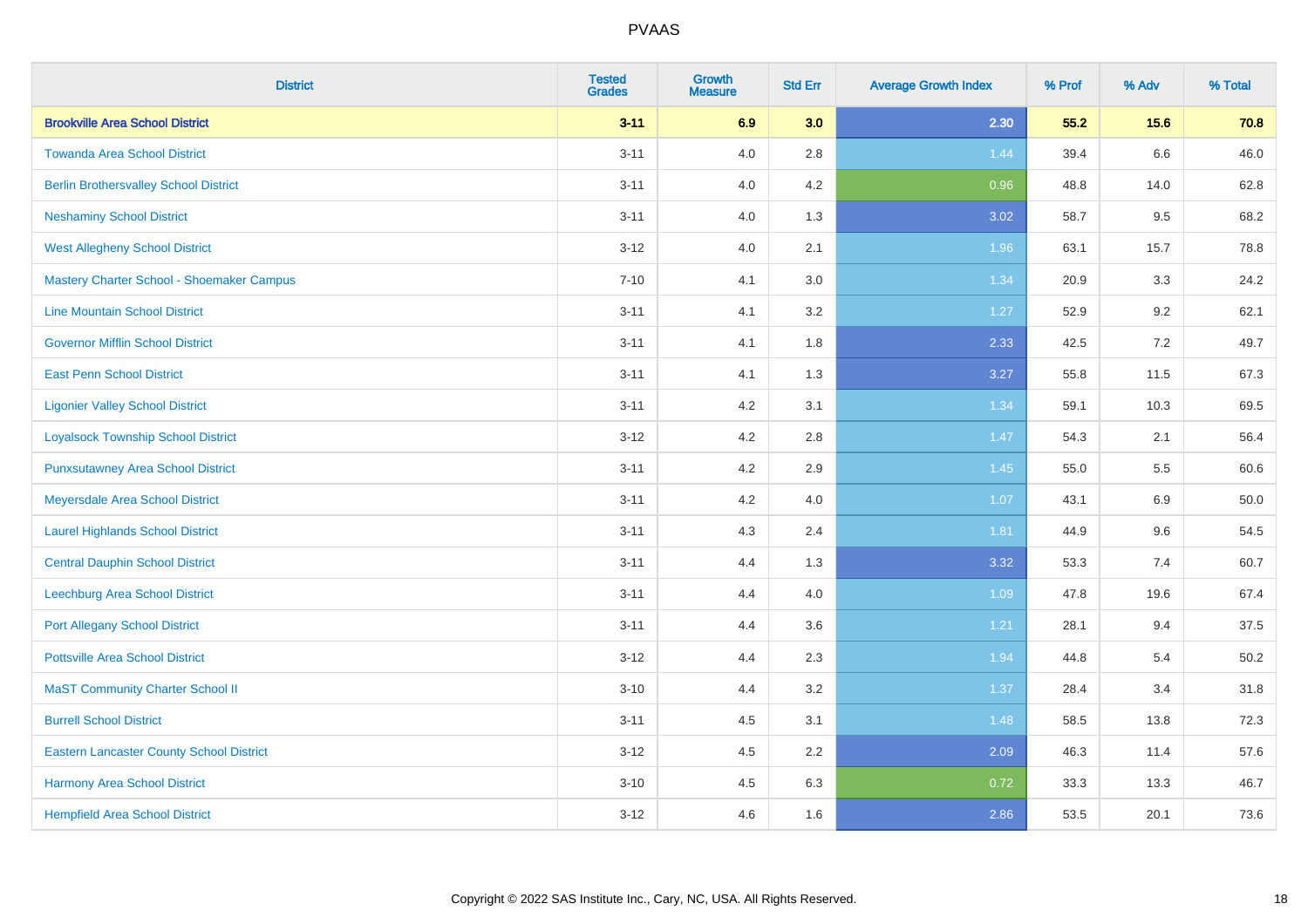| <b>District</b>                             | <b>Tested</b><br><b>Grades</b> | <b>Growth</b><br><b>Measure</b> | <b>Std Err</b> | <b>Average Growth Index</b> | % Prof | % Adv | % Total |
|---------------------------------------------|--------------------------------|---------------------------------|----------------|-----------------------------|--------|-------|---------|
| <b>Brookville Area School District</b>      | $3 - 11$                       | 6.9                             | 3.0            | 2.30                        | 55.2   | 15.6  | 70.8    |
| Pennsylvania Leadership Charter School      | $3 - 11$                       | 4.6                             | 2.2            | 2.13                        | 55.4   | 11.2  | 66.7    |
| <b>Warrior Run School District</b>          | $3 - 11$                       | 4.6                             | 3.0            | 1.51                        | 40.9   | 8.1   | 49.0    |
| <b>New Brighton Area School District</b>    | $3 - 11$                       | 4.6                             | 3.1            | 1.47                        | 60.9   | 5.8   | 66.7    |
| <b>KIPP Dubois Charter School</b>           | $9 - 10$                       | 4.7                             | 3.3            | 1.40                        | 31.0   | 1.4   | 32.4    |
| <b>Blackhawk School District</b>            | $3 - 11$                       | 4.7                             | 2.3            | 2.01                        | 55.8   | 8.8   | 64.6    |
| <b>Halifax Area School District</b>         | $3 - 11$                       | 4.7                             | 3.9            | 1.22                        | 61.5   | 9.6   | 71.2    |
| <b>Beaver Area School District</b>          | $3 - 10$                       | 4.7                             | 2.4            | 1.94                        | 57.4   | 16.8  | 74.2    |
| Urban Pathways 6-12 Charter School          | $6 - 11$                       | 4.8                             | 6.4            | 0.75                        | 28.6   | 0.0   | 28.6    |
| <b>Kennett Consolidated School District</b> | $3 - 11$                       | 4.8                             | 1.8            | 2.61                        | 52.5   | 10.7  | 63.2    |
| Morrisville Borough School District         | $3 - 11$                       | 4.8                             | 4.3            | $1.10$                      | 30.2   | 2.3   | 32.6    |
| <b>Central Valley School District</b>       | $3 - 10$                       | 4.8                             | 2.4            | 1.98                        | 56.9   | 9.0   | 65.9    |
| <b>Sharon City School District</b>          | $3 - 11$                       | 4.9                             | 2.6            | 1.87                        | 48.2   | 5.3   | 53.4    |
| <b>Everett Area School District</b>         | $3 - 11$                       | 5.0                             | 3.4            | 1.47                        | 60.5   | 1.3   | 61.8    |
| <b>West Shore School District</b>           | $3 - 12$                       | 5.0                             | 1.4            | 3.59                        | 54.2   | 9.4   | 63.6    |
| <b>Peters Township School District</b>      | $3 - 11$                       | 5.0                             | 1.8            | 2.76                        | 59.8   | 26.1  | 85.9    |
| <b>Hampton Township School District</b>     | $3 - 11$                       | 5.1                             | 2.2            | 2.35                        | 54.0   | 28.2  | 82.2    |
| <b>Grove City Area School District</b>      | $3 - 12$                       | 5.1                             | 2.4            | 2.09                        | 36.4   | 16.5  | 52.8    |
| <b>Warwick School District</b>              | $3 - 11$                       | 5.2                             | 1.9            | 2.76                        | 46.4   | 17.0  | 63.3    |
| <b>Hanover Public School District</b>       | $3 - 11$                       | 5.2                             | 2.8            | 1.83                        | 52.2   | 14.4  | 66.7    |
| <b>Parkland School District</b>             | $3 - 11$                       | 5.3                             | 1.2            | 4.30                        | 58.0   | 22.3  | 80.4    |
| <b>Allentown City School District</b>       | $3 - 12$                       | 5.3                             | 1.4            | 3.88                        | 25.3   | 2.7   | 28.0    |
| <b>New Foundations Charter School</b>       | $3 - 11$                       | 5.4                             | 2.2            | 2.41                        | 47.2   | 2.5   | 49.8    |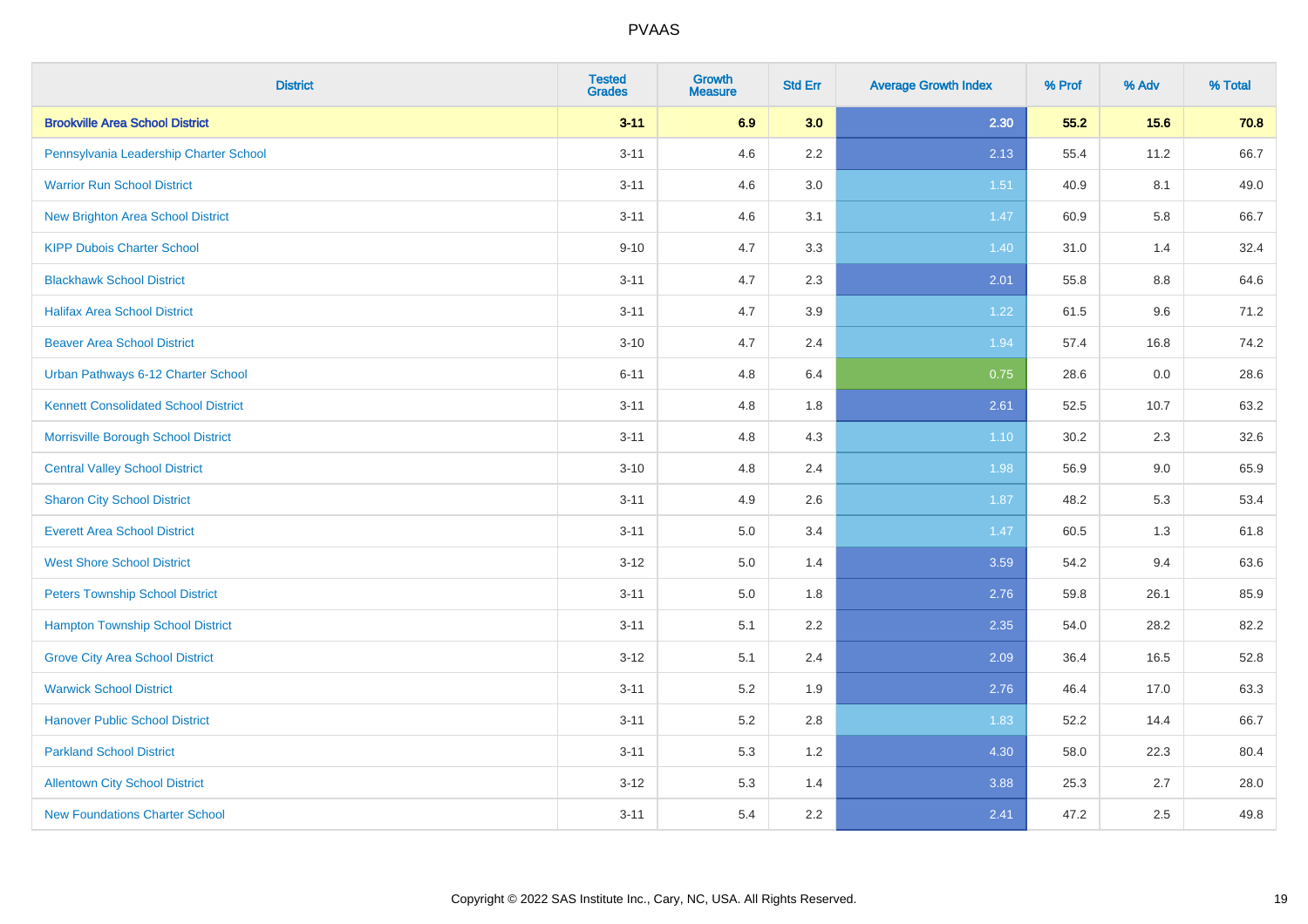| <b>District</b>                                  | <b>Tested</b><br><b>Grades</b> | <b>Growth</b><br><b>Measure</b> | <b>Std Err</b> | <b>Average Growth Index</b> | % Prof | % Adv | % Total |
|--------------------------------------------------|--------------------------------|---------------------------------|----------------|-----------------------------|--------|-------|---------|
| <b>Brookville Area School District</b>           | $3 - 11$                       | 6.9                             | 3.0            | 2.30                        | 55.2   | 15.6  | 70.8    |
| <b>Keystone Oaks School District</b>             | $3 - 11$                       | 5.5                             | 2.6            | 2.07                        | 53.2   | 12.1  | 65.4    |
| <b>Stroudsburg Area School District</b>          | $3 - 11$                       | 5.5                             | 1.9            | 2.88                        | 48.1   | 4.2   | 52.3    |
| Lehigh Career & Technical Institute              | $10 - 12$                      | 5.6                             | 5.6            | 0.99                        | 78.3   | 0.0   | 78.3    |
| Palmyra Area School District                     | $3 - 11$                       | 5.6                             | 1.9            | 2.96                        | 56.4   | 15.6  | 72.0    |
| <b>Western Wayne School District</b>             | $3 - 11$                       | 5.6                             | 2.9            | 1.93                        | 41.3   | 17.4  | 58.7    |
| <b>Spring Grove Area School District</b>         | $3 - 11$                       | 5.6                             | 2.1            | 2.68                        | 55.1   | 15.0  | 70.1    |
| <b>Ephrata Area School District</b>              | $3 - 11$                       | 5.6                             | 1.8            | 3.12                        | 54.7   | 9.5   | 64.2    |
| <b>Mastery Charter School - Pickett Campus</b>   | $6 - 10$                       | 5.6                             | 5.7            | 1.00                        | 27.8   | 0.0   | 27.8    |
| <b>Bethel Park School District</b>               | $3 - 11$                       | 5.6                             | 1.8            | 3.18                        | 65.3   | 18.6  | 83.9    |
| <b>Mars Area School District</b>                 | $3 - 10$                       | 5.7                             | 2.1            | 2.75                        | 57.9   | 18.2  | 76.1    |
| <b>Bentworth School District</b>                 | $3 - 11$                       | 5.7                             | 3.2            | 1.75                        | 44.2   | 19.5  | 63.6    |
| <b>Penncrest School District</b>                 | $3 - 11$                       | 5.7                             | 2.2            | 2.57                        | 47.2   | 7.1   | 54.3    |
| Daniel Boone Area School District                | $3 - 12$                       | 5.7                             | 2.0            | 2.88                        | 51.0   | 11.5  | 62.6    |
| <b>Tidioute Community Charter School</b>         | $3 - 11$                       | 5.7                             | 5.1            | 1.11                        | 34.4   | 21.9  | 56.2    |
| 21st Century Cyber Charter School                | $6 - 12$                       | 5.7                             | 2.3            | 2.50                        | 56.7   | 8.3   | 65.0    |
| Capital Area School for the Arts Charter School  | $9 - 11$                       | 5.8                             | 4.1            | 1.39                        | 59.3   | 18.6  | 78.0    |
| Community Academy Of Philadelphia Charter School | $3 - 11$                       | 5.8                             | 2.7            | 2.12                        | 26.7   | 0.9   | 27.6    |
| <b>Agora Cyber Charter School</b>                | $3 - 11$                       | 5.8                             | 2.6            | 2.28                        | 42.8   | 6.6   | 49.4    |
| <b>Collegium Charter School</b>                  | $3 - 10$                       | 5.9                             | 2.5            | 2.33                        | 38.1   | 7.9   | 46.0    |
| <b>Mechanicsburg Area School District</b>        | $3 - 11$                       | 5.9                             | 1.8            | 3.29                        | 57.2   | 13.7  | 70.9    |
| Northeastern York School District                | $3 - 11$                       | 5.9                             | 2.0            | 3.03                        | 51.1   | 16.6  | 67.6    |
| <b>Uniontown Area School District</b>            | $3 - 11$                       | 6.0                             | 3.2            | 1.87                        | 62.4   | 5.9   | 68.2    |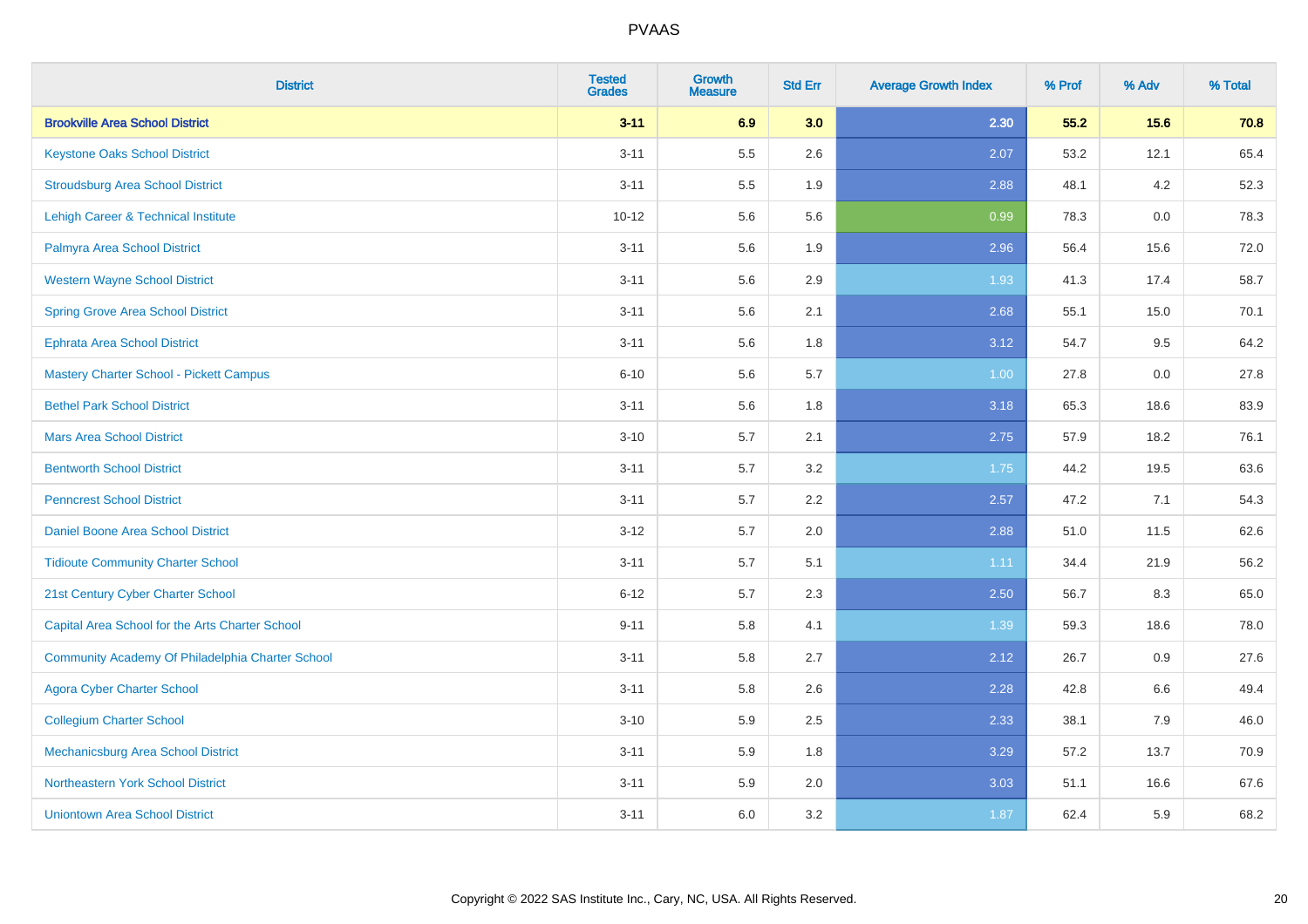| <b>District</b>                               | <b>Tested</b><br><b>Grades</b> | <b>Growth</b><br><b>Measure</b> | <b>Std Err</b> | <b>Average Growth Index</b> | % Prof | % Adv   | % Total |
|-----------------------------------------------|--------------------------------|---------------------------------|----------------|-----------------------------|--------|---------|---------|
| <b>Brookville Area School District</b>        | $3 - 11$                       | 6.9                             | 3.0            | 2.30                        | 55.2   | 15.6    | 70.8    |
| Hollidaysburg Area School District            | $3 - 11$                       | 6.0                             | 2.1            | 2.88                        | 57.1   | 12.3    | 69.4    |
| <b>Wilson Area School District</b>            | $3 - 11$                       | 6.0                             | 2.6            | 2.30                        | 48.7   | 8.5     | 57.2    |
| <b>Spring-Ford Area School District</b>       | $3 - 11$                       | 6.0                             | 1.3            | 4.46                        | 60.8   | 16.5    | 77.4    |
| <b>Dover Area School District</b>             | $3 - 12$                       | 6.0                             | 2.1            | 2.94                        | 52.2   | 6.0     | 58.2    |
| <b>Connellsville Area School District</b>     | $3 - 11$                       | 6.1                             | 2.0            | 3.05                        | 45.4   | 7.8     | 53.2    |
| <b>Whitehall-Coplay School District</b>       | $3 - 11$                       | 6.1                             | 1.8            | 3.45                        | 49.3   | 7.4     | 56.6    |
| <b>Millersburg Area School District</b>       | $3 - 11$                       | 6.2                             | $3.8\,$        | 1.63                        | 51.8   | 7.4     | 59.3    |
| <b>Northgate School District</b>              | $3 - 11$                       | 6.3                             | 3.6            | 1.73                        | 53.3   | 16.7    | 70.0    |
| <b>Salisbury Township School District</b>     | $3 - 11$                       | 6.3                             | 3.6            | 1.77                        | 46.2   | 6.6     | 52.8    |
| <b>Belle Vernon Area School District</b>      | $3 - 11$                       | 6.5                             | 2.6            | 2.44                        | 55.6   | 11.1    | 66.7    |
| <b>Steel Valley School District</b>           | $3 - 11$                       | 6.5                             | 3.4            | 1.89                        | 50.7   | 5.6     | 56.3    |
| <b>Wattsburg Area School District</b>         | $3 - 11$                       | 6.5                             | 2.7            | 2.43                        | 42.7   | 7.6     | 50.3    |
| <b>Sto-Rox School District</b>                | $3 - 10$                       | 6.6                             | 3.7            | 1.80                        | 13.4   | $0.0\,$ | 13.4    |
| <b>Franklin Area School District</b>          | $3 - 11$                       | 6.6                             | 2.8            | 2.34                        | 48.2   | 4.5     | 52.7    |
| <b>Richland School District</b>               | $3 - 11$                       | $6.7\,$                         | 2.9            | 2.33                        | 62.2   | 19.2    | 81.4    |
| Pocono Mountain School District               | $3 - 12$                       | 6.8                             | 1.5            | 4.62                        | 45.8   | 5.0     | 50.7    |
| <b>Upper Darby School District</b>            | $3 - 12$                       | 6.9                             | 1.5            | 4.62                        | 45.0   | 6.7     | 51.7    |
| <b>Brookville Area School District</b>        | $3 - 11$                       | 6.9                             | 3.0            | 2.30                        | 55.2   | 15.6    | 70.8    |
| <b>Shanksville-Stonycreek School District</b> | $3 - 10$                       | 7.0                             | 5.9            | 1.20                        | 64.7   | 17.6    | 82.4    |
| <b>Esperanza Cyber Charter School</b>         | $3 - 11$                       | 7.1                             | 6.1            | 1.16                        | 9.1    | $0.0\,$ | 9.1     |
| <b>Centennial School District</b>             | $3 - 10$                       | 7.1                             | 1.7            | 4.29                        | 50.1   | 8.7     | 58.9    |
| <b>Carlynton School District</b>              | $3 - 11$                       | 7.3                             | 3.3            | 2.22                        | 41.0   | 10.5    | 51.6    |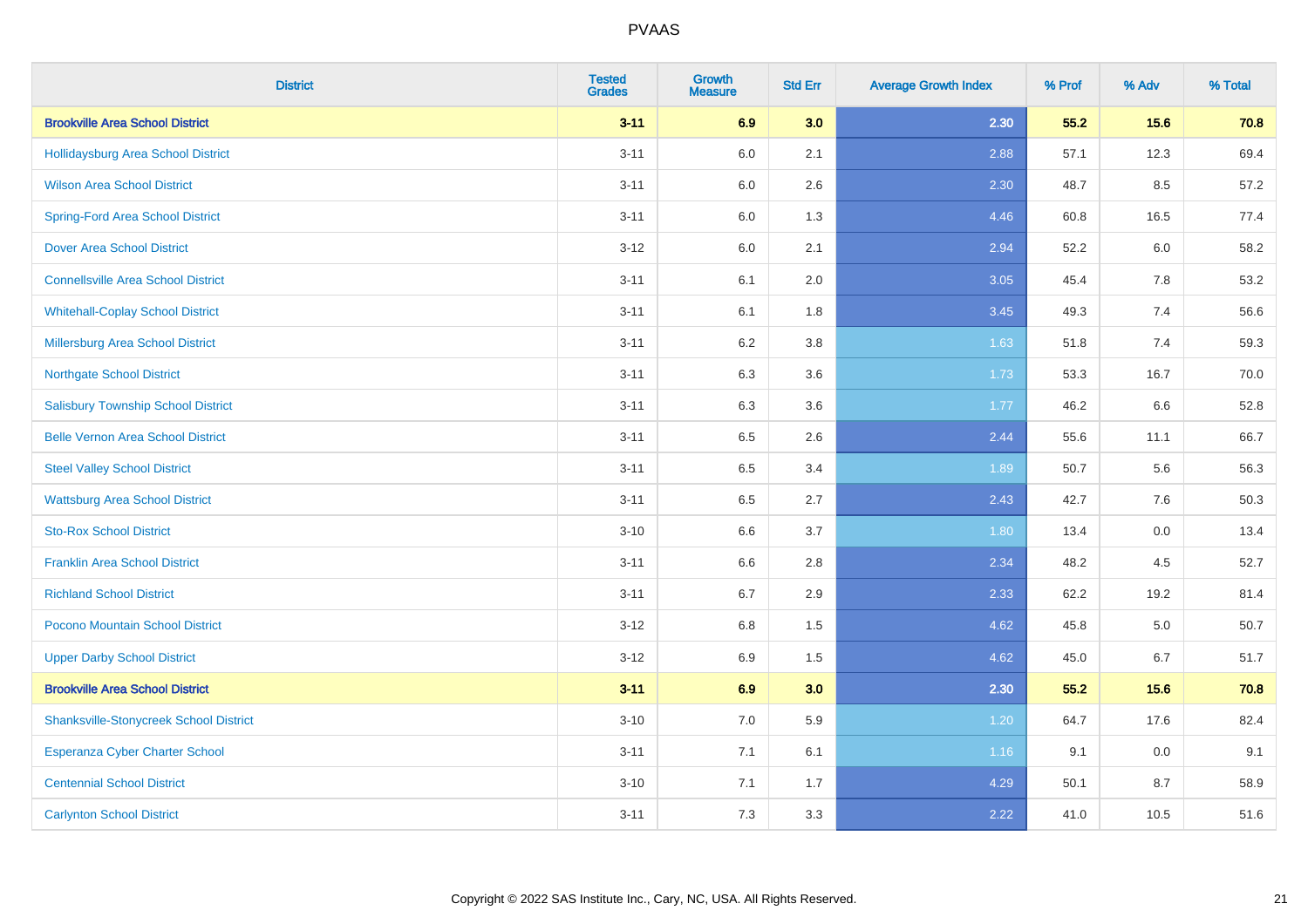| <b>District</b>                                        | <b>Tested</b><br><b>Grades</b> | <b>Growth</b><br><b>Measure</b> | <b>Std Err</b> | <b>Average Growth Index</b> | % Prof | % Adv | % Total |
|--------------------------------------------------------|--------------------------------|---------------------------------|----------------|-----------------------------|--------|-------|---------|
| <b>Brookville Area School District</b>                 | $3 - 11$                       | 6.9                             | 3.0            | 2.30                        | 55.2   | 15.6  | 70.8    |
| Lehigh Valley Charter High School For The Arts         | $9 - 10$                       | 7.3                             | 2.6            | 2.82                        | 62.3   | 18.2  | 80.5    |
| <b>Carbondale Area School District</b>                 | $3 - 10$                       | 7.4                             | 3.3            | 2.25                        | 56.6   | 2.6   | 59.2    |
| <b>Wilmington Area School District</b>                 | $3 - 11$                       | 7.5                             | 3.0            | 2.48                        | 55.1   | 5.1   | 60.2    |
| Philadelphia City School District                      | $3 - 12$                       | 7.5                             | 0.6            | 12.64                       | 38.4   | 7.0   | 45.4    |
| New Hope-Solebury School District                      | $3 - 11$                       | 7.5                             | 2.9            | 2.57                        | 68.2   | 22.7  | 90.9    |
| <b>Coudersport Area School District</b>                | $3 - 11$                       | 7.7                             | 3.7            | 2.06                        | 55.7   | 8.2   | 63.9    |
| <b>Saint Marys Area School District</b>                | $3 - 11$                       | 7.8                             | 2.6            | 3.04                        | 57.0   | 8.2   | 65.2    |
| Allegheny-Clarion Valley School District               | $3 - 10$                       | 7.8                             | 4.7            | 1.65                        | 53.3   | 3.3   | 56.7    |
| <b>Wayne Highlands School District</b>                 | $3 - 11$                       | 7.8                             | 2.4            | 3.23                        | 52.3   | 13.1  | 65.4    |
| <b>Haverford Township School District</b>              | $3 - 11$                       | 8.0                             | 1.5            | 5.27                        | 53.0   | 25.5  | 78.6    |
| <b>Blacklick Valley School District</b>                | $3 - 11$                       | 8.0                             | 4.3            | 1.85                        | 34.1   | 0.0   | 34.1    |
| <b>Reach Cyber Charter School</b>                      | $3 - 11$                       | 8.1                             | 4.7            | 1.72                        | 42.4   | 4.6   | 47.0    |
| <b>Bethlehem-Center School District</b>                | $3 - 10$                       | 8.1                             | 3.3            | 2.46                        | 35.1   | 1.4   | 36.5    |
| <b>Moon Area School District</b>                       | $3 - 11$                       | 8.2                             | 1.9            | 4.25                        | 58.7   | 18.5  | 77.2    |
| <b>Monessen City School District</b>                   | $3 - 10$                       | 8.3                             | 4.5            | 1.85                        | 42.9   | 2.9   | 45.7    |
| Selinsgrove Area School District                       | $3 - 12$                       | 8.3                             | 2.3            | 3.54                        | 56.8   | 10.0  | 66.8    |
| Renaissance Academy Charter School                     | $3 - 11$                       | 8.3                             | 3.3            | 2.54                        | 45.6   | 22.8  | 68.4    |
| <b>William Penn School District</b>                    | $3-12$                         | 8.3                             | 2.1            | 3.99                        | 35.6   | 3.0   | 38.7    |
| <b>Cornwall-Lebanon School District</b>                | $3 - 11$                       | 8.3                             | 1.6            | 5.08                        | 47.2   | 8.4   | 55.6    |
| <b>Chester Charter Scholars Academy Charter School</b> | $3 - 12$                       | 8.4                             | 4.1            | 2.03                        | 23.4   | 0.0   | 23.4    |
| <b>Oswayo Valley School District</b>                   | $3-12$                         | 8.5                             | 5.0            | 1.68                        | 50.0   | 16.7  | 66.7    |
| <b>Allegheny Valley School District</b>                | $3 - 11$                       | 8.5                             | 3.9            | 2.17                        | 53.1   | 12.2  | 65.3    |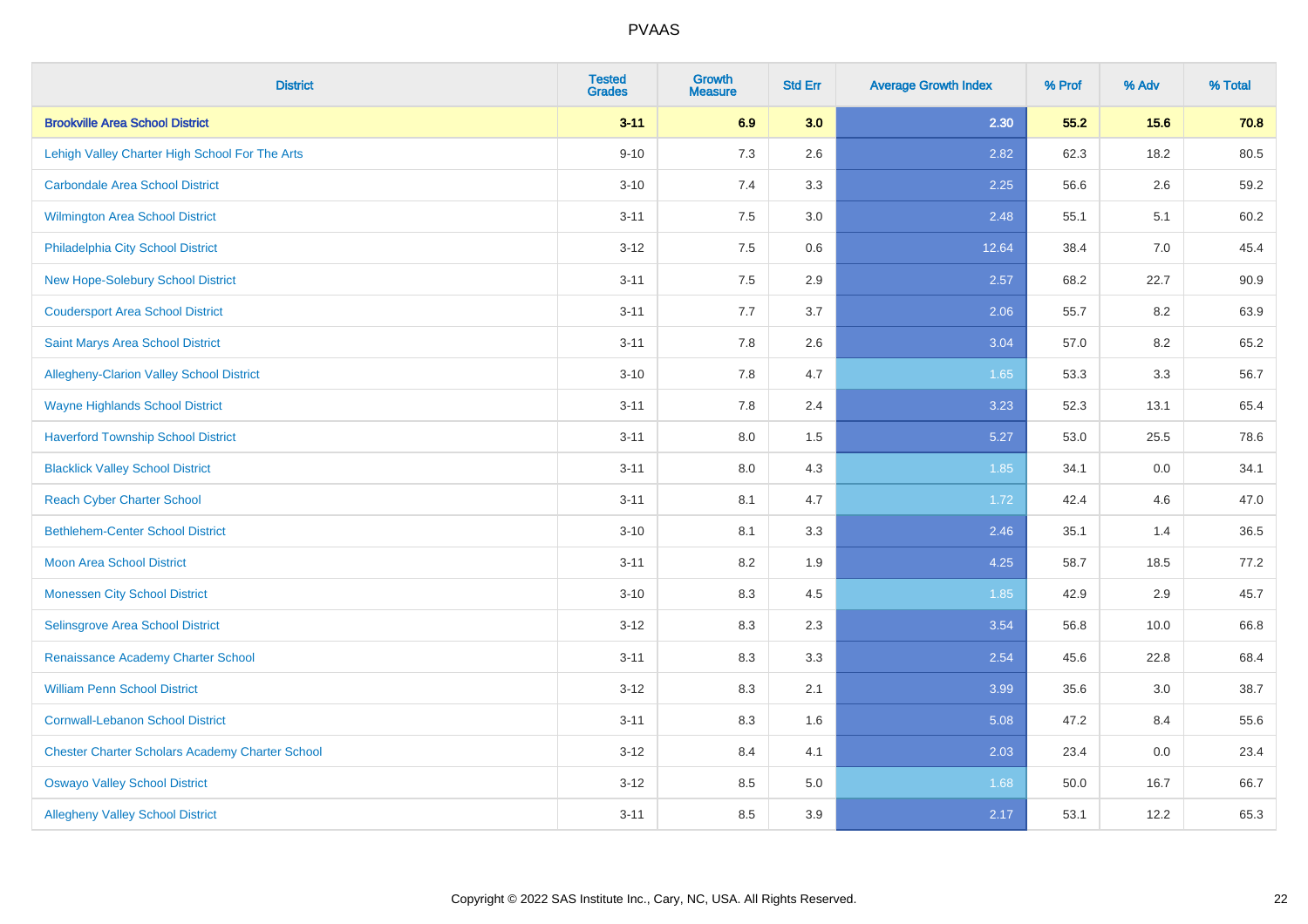| <b>District</b>                                    | <b>Tested</b><br><b>Grades</b> | <b>Growth</b><br><b>Measure</b> | <b>Std Err</b> | <b>Average Growth Index</b> | % Prof | % Adv | % Total |
|----------------------------------------------------|--------------------------------|---------------------------------|----------------|-----------------------------|--------|-------|---------|
| <b>Brookville Area School District</b>             | $3 - 11$                       | 6.9                             | 3.0            | 2.30                        | 55.2   | 15.6  | 70.8    |
| Eastern Lebanon County School District             | $3 - 11$                       | 8.6                             | 2.2            | 3.84                        | 48.8   | 11.4  | 60.3    |
| <b>Conestoga Valley School District</b>            | $3 - 11$                       | 8.7                             | 1.8            | 4.69                        | 60.3   | 13.5  | 73.8    |
| <b>Wyalusing Area School District</b>              | $3-12$                         | 8.8                             | 3.3            | 2.68                        | 54.6   | 11.7  | 66.2    |
| <b>Wilson School District</b>                      | $3 - 12$                       | 8.8                             | 1.5            | 5.96                        | 52.6   | 14.6  | 67.2    |
| <b>Council Rock School District</b>                | $3 - 11$                       | 8.9                             | 1.2            | 7.65                        | 62.8   | 16.6  | 79.4    |
| <b>Hamburg Area School District</b>                | $3 - 11$                       | 8.9                             | 2.5            | 3.63                        | 43.5   | 8.2   | 51.7    |
| <b>Mckeesport Area School District</b>             | $3 - 12$                       | 9.0                             | 2.4            | 3.72                        | 31.0   | 4.5   | 35.5    |
| <b>Avon Grove Charter School</b>                   | $3 - 11$                       | 9.0                             | 2.9            | 3.13                        | 58.8   | 16.7  | 75.5    |
| <b>York Academy Regional Charter School</b>        | $3 - 11$                       | 9.0                             | 5.0            | 1.79                        | 55.2   | 0.0   | 55.2    |
| Ambridge Area School District                      | $3 - 12$                       | 9.1                             | 2.6            | 3.46                        | 50.4   | 10.7  | 61.1    |
| <b>Mifflin County School District</b>              | $3 - 11$                       | 9.1                             | 1.7            | 5.49                        | 47.1   | 6.7   | 53.8    |
| <b>Octorara Area School District</b>               | $3 - 11$                       | 9.1                             | 2.4            | 3.82                        | 52.1   | 8.5   | 60.6    |
| <b>North Penn School District</b>                  | $3 - 11$                       | 9.1                             | 1.1            | 8.36                        | 55.8   | 17.0  | 72.8    |
| <b>Commonwealth Charter Academy Charter School</b> | $3 - 10$                       | 9.1                             | 1.9            | 4.90                        | 47.2   | 9.1   | 56.3    |
| <b>Cranberry Area School District</b>              | $3-12$                         | 9.2                             | 3.0            | 3.04                        | 47.5   | 10.2  | 57.6    |
| Pen Argyl Area School District                     | $3-12$                         | 9.2                             | 2.7            | 3.46                        | 50.0   | 12.6  | 62.6    |
| Pennsylvania Distance Learning Charter School      | $3 - 12$                       | 9.3                             | 4.2            | 2.22                        | 42.2   | 3.1   | 45.3    |
| <b>Bethlehem Area School District</b>              | $3 - 11$                       | 9.3                             | 1.1            | 8.15                        | 44.7   | 12.0  | 56.7    |
| <b>Tech Freire Charter School</b>                  | $9 - 11$                       | 9.3                             | 2.9            | 3.26                        | 18.0   | 1.1   | 19.1    |
| <b>Shippensburg Area School District</b>           | $3 - 11$                       | 9.3                             | 1.9            | 4.84                        | 53.1   | 10.2  | 63.3    |
| Multicultural Academy Charter School               | $9 - 11$                       | 9.5                             | 3.5            | 2.69                        | 22.0   | 0.0   | 22.0    |
| <b>Hazleton Area School District</b>               | $3 - 11$                       | 9.6                             | 1.4            | 6.77                        | 45.0   | 7.8   | 52.9    |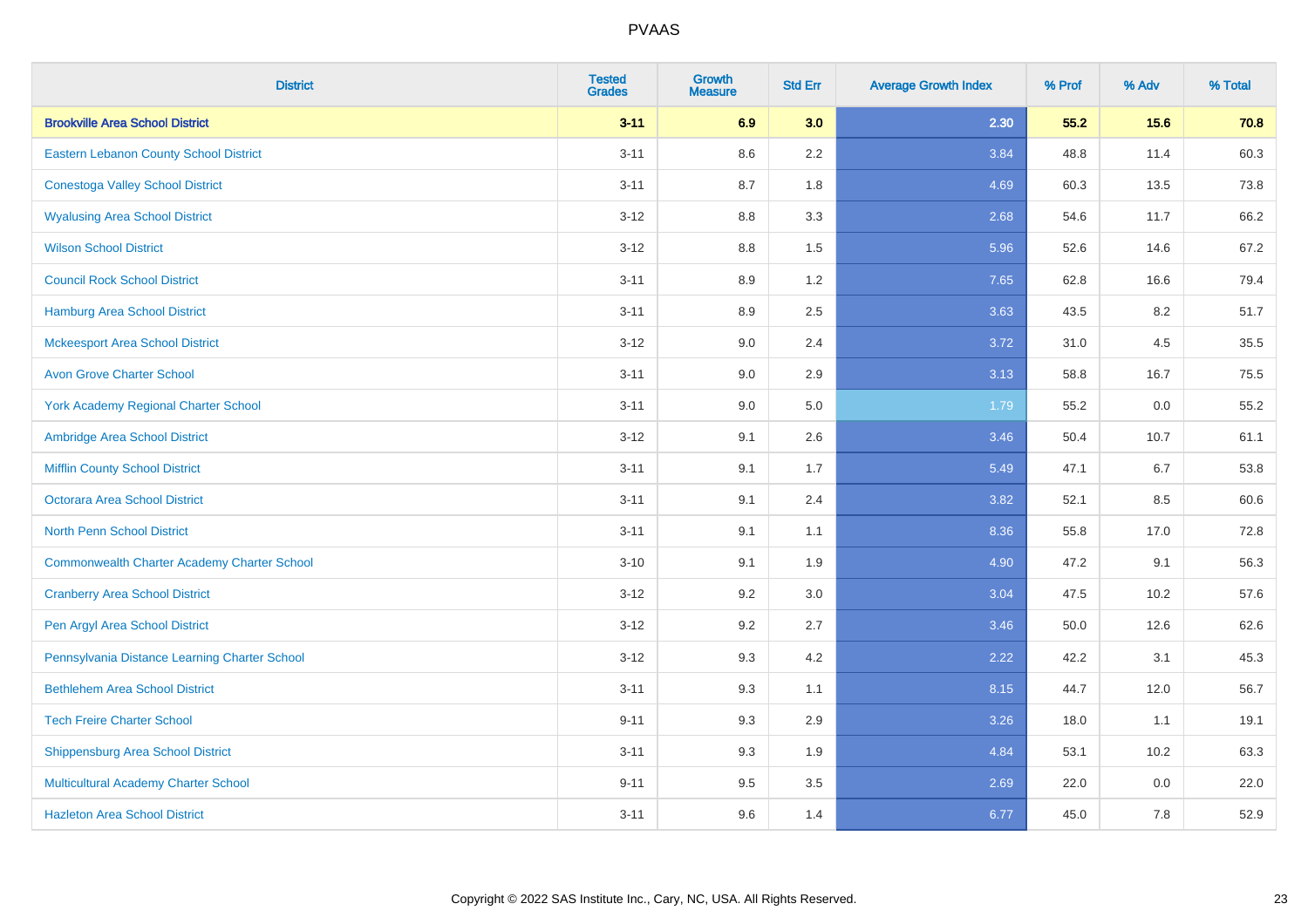| <b>District</b>                               | <b>Tested</b><br><b>Grades</b> | <b>Growth</b><br><b>Measure</b> | <b>Std Err</b> | <b>Average Growth Index</b> | % Prof | % Adv | % Total |
|-----------------------------------------------|--------------------------------|---------------------------------|----------------|-----------------------------|--------|-------|---------|
| <b>Brookville Area School District</b>        | $3 - 11$                       | 6.9                             | 3.0            | 2.30                        | 55.2   | 15.6  | 70.8    |
| <b>Eastern York School District</b>           | $3 - 11$                       | 9.6                             | 2.6            | 3.71                        | 56.3   | 12.6  | 68.9    |
| <b>Freeport Area School District</b>          | $3 - 10$                       | 9.7                             | 2.5            | 3.91                        | 57.5   | 17.8  | 75.3    |
| <b>Homer-Center School District</b>           | $3 - 11$                       | 9.7                             | 3.6            | 2.70                        | 45.1   | 17.2  | 62.3    |
| <b>Shenandoah Valley School District</b>      | $3 - 11$                       | 9.7                             | 3.9            | 2.49                        | 28.3   | 5.0   | 33.3    |
| Fox Chapel Area School District               | $3 - 11$                       | 9.8                             | 1.8            | 5.36                        | 56.6   | 28.6  | 85.2    |
| <b>Northern Cambria School District</b>       | $3 - 11$                       | 10.0                            | 3.3            | 3.04                        | 47.4   | 5.1   | 52.6    |
| <b>Avon Grove School District</b>             | $3 - 10$                       | 10.0                            | 1.6            | 6.26                        | 56.3   | 18.6  | 74.9    |
| <b>Ridley School District</b>                 | $3 - 12$                       | 10.0                            | 1.6            | 6.10                        | 45.6   | 8.2   | 53.8    |
| <b>Reading School District</b>                | $3 - 11$                       | 10.1                            | 1.4            | 7.25                        | 24.7   | 2.4   | 27.2    |
| <b>York Suburban School District</b>          | $3 - 11$                       | 10.1                            | 2.1            | 4.91                        | 53.5   | 27.8  | 81.3    |
| Dr Robert Ketterer Charter School Inc         | $6 - 12$                       | 10.1                            | 5.0            | 2.04                        | 14.9   | 0.4   | 15.3    |
| <b>Clarion Area School District</b>           | $3 - 11$                       | 10.3                            | 4.1            | 2.51                        | 45.4   | 14.6  | 60.0    |
| <b>Midd-West School District</b>              | $3 - 11$                       | 10.3                            | 2.7            | 3.80                        | 58.0   | 13.4  | 71.4    |
| <b>Cocalico School District</b>               | $3 - 11$                       | 10.6                            | 2.0            | 5.18                        | 50.8   | 14.1  | 64.8    |
| <b>Montgomery Area School District</b>        | $3 - 11$                       | 10.7                            | 3.6            | 2.96                        | 48.7   | 12.4  | 61.1    |
| Lake-Lehman School District                   | $3 - 11$                       | 10.8                            | 2.7            | 3.93                        | 55.3   | 7.9   | 63.2    |
| Montoursville Area School District            | $3 - 12$                       | 10.8                            | 2.5            | 4.24                        | 44.6   | 20.1  | 64.8    |
| <b>Garnet Valley School District</b>          | $3 - 10$                       | 10.9                            | 1.7            | 6.53                        | 67.1   | 19.0  | 86.1    |
| <b>Sayre Area School District</b>             | $3 - 11$                       | 11.2                            | 3.5            | 3.20                        | 52.2   | 7.5   | 59.7    |
| <b>Greater Nanticoke Area School District</b> | $3 - 12$                       | 11.2                            | 2.8            | 4.01                        | 38.0   | 12.4  | 50.4    |
| <b>Littlestown Area School District</b>       | $3 - 11$                       | 11.4                            | 2.5            | 4.62                        | 55.2   | 10.4  | 65.6    |
| Mastery Charter School - Hardy Williams       | $3 - 11$                       | 11.4                            | 3.4            | 3.33                        | 44.3   | 5.7   | 50.0    |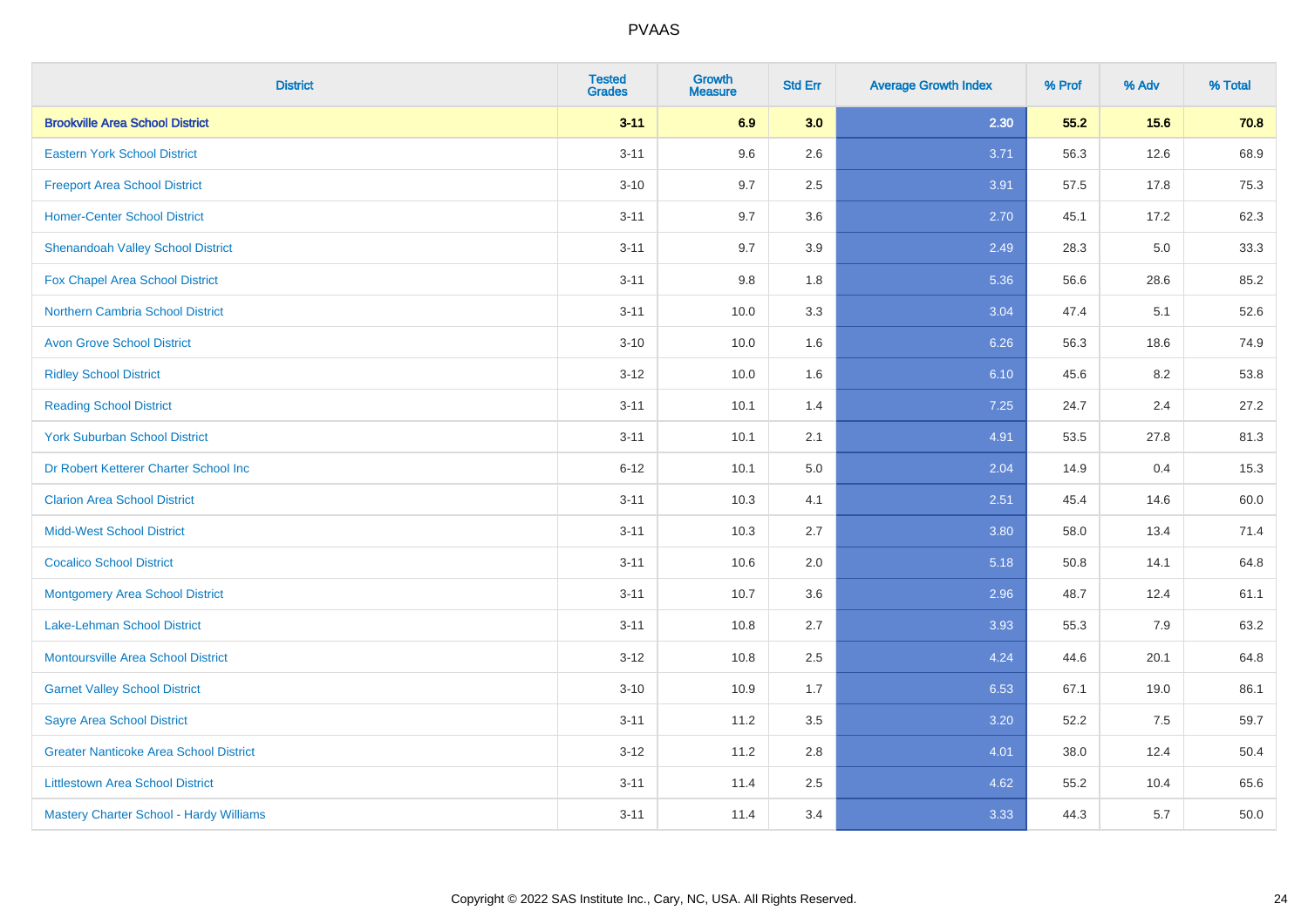| <b>District</b>                          | <b>Tested</b><br><b>Grades</b> | <b>Growth</b><br><b>Measure</b> | <b>Std Err</b> | <b>Average Growth Index</b> | % Prof | % Adv   | % Total |
|------------------------------------------|--------------------------------|---------------------------------|----------------|-----------------------------|--------|---------|---------|
| <b>Brookville Area School District</b>   | $3 - 11$                       | 6.9                             | 3.0            | 2.30                        | 55.2   | 15.6    | 70.8    |
| <b>Pine-Richland School District</b>     | $3 - 11$                       | 11.5                            | 1.8            | 6.31                        | 60.6   | 24.4    | 85.0    |
| Pennsylvania Cyber Charter School        | $3 - 11$                       | 11.6                            | 1.5            | 7.54                        | 46.3   | $5.0\,$ | 51.3    |
| <b>Pennsbury School District</b>         | $3 - 11$                       | 11.7                            | 1.5            | 7.90                        | 60.1   | 21.3    | 81.3    |
| <b>Fort Leboeuf School District</b>      | $3 - 11$                       | 11.7                            | 2.5            | 4.73                        | 48.5   | 21.1    | 69.6    |
| Pennsylvania Virtual Charter School      | $3 - 11$                       | 11.8                            | 3.5            | 3.37                        | 56.5   | 11.1    | 67.6    |
| Downingtown Area School District         | $3 - 11$                       | 12.1                            | 1.1            | 10.67                       | 60.0   | 23.5    | 83.6    |
| <b>Fleetwood Area School District</b>    | $3 - 10$                       | 12.2                            | 2.2            | 5.68                        | 53.5   | 11.6    | 65.2    |
| <b>Central York School District</b>      | $3 - 12$                       | 12.3                            | 1.7            | 7.20                        | 55.5   | 11.5    | 67.0    |
| <b>Souderton Area School District</b>    | $3 - 11$                       | 12.4                            | 1.5            | 8.28                        | 61.7   | 15.2    | 76.9    |
| <b>School Lane Charter School</b>        | $3 - 11$                       | 12.4                            | 3.6            | 3.43                        | 59.1   | 9.8     | 68.9    |
| Jenkintown School District               | $3 - 11$                       | 12.5                            | 4.4            | 2.84                        | 54.6   | 29.6    | 84.1    |
| <b>Wissahickon School District</b>       | $3 - 10$                       | 12.5                            | 1.8            | 6.85                        | 58.3   | 22.4    | 80.7    |
| <b>West Perry School District</b>        | $3 - 11$                       | 12.5                            | 2.5            | 4.99                        | 56.6   | 8.4     | 65.0    |
| <b>Delaware Valley School District</b>   | $3 - 11$                       | 12.6                            | 1.8            | 6.93                        | 55.2   | 16.2    | 71.4    |
| <b>West Chester Area School District</b> | $3 - 11$                       | 12.6                            | 1.2            | 10.38                       | 66.8   | 20.2    | 87.0    |
| <b>Derry Township School District</b>    | $3 - 10$                       | 12.8                            | 2.0            | 6.39                        | 54.8   | 25.8    | 80.6    |
| <b>Iroquois School District</b>          | $3 - 11$                       | 13.1                            | 3.0            | 4.35                        | 48.2   | 7.8     | 56.0    |
| <b>Derry Area School District</b>        | $3 - 11$                       | 13.2                            | 2.8            | 4.69                        | 60.0   | 12.5    | 72.5    |
| People For People Charter School         | $3 - 12$                       | 13.3                            | 5.5            | 2.43                        | 13.5   | 0.0     | 13.5    |
| <b>Penn-Trafford School District</b>     | $3 - 11$                       | 13.4                            | 1.7            | 7.87                        | 62.3   | 21.9    | 84.2    |
| <b>Abington Heights School District</b>  | $3 - 11$                       | 13.5                            | 2.2            | 6.27                        | 58.3   | 16.2    | 74.5    |
| <b>Jamestown Area School District</b>    | $3 - 11$                       | 13.5                            | 4.2            | 3.19                        | 64.4   | 13.3    | 77.8    |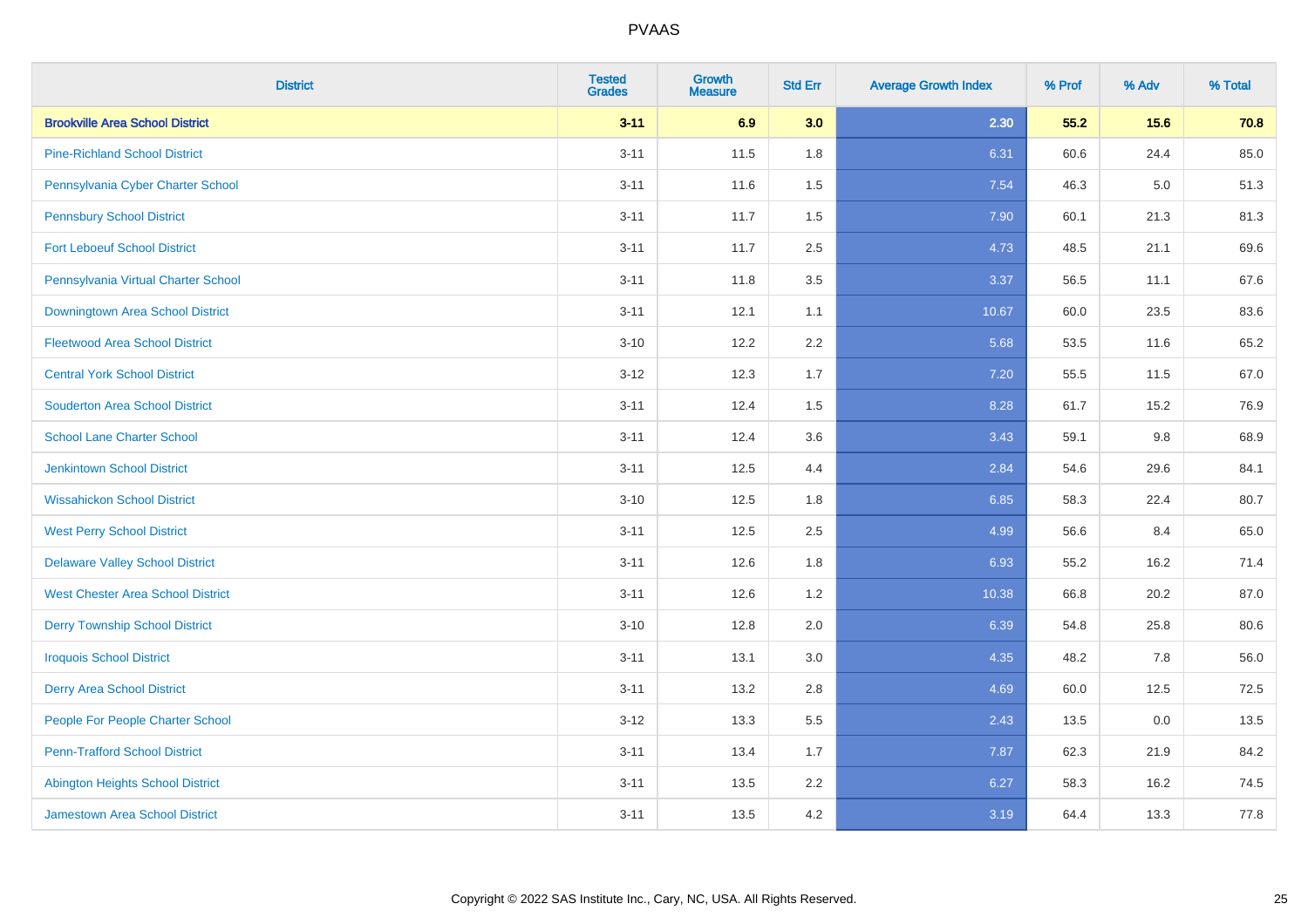| <b>District</b>                                  | <b>Tested</b><br><b>Grades</b> | <b>Growth</b><br><b>Measure</b> | <b>Std Err</b> | <b>Average Growth Index</b> | % Prof | % Adv   | % Total |
|--------------------------------------------------|--------------------------------|---------------------------------|----------------|-----------------------------|--------|---------|---------|
| <b>Brookville Area School District</b>           | $3 - 11$                       | 6.9                             | 3.0            | 2.30                        | 55.2   | 15.6    | 70.8    |
| <b>Dallastown Area School District</b>           | $3 - 11$                       | 13.5                            | 1.5            | 8.84                        | 56.0   | 17.9    | 73.8    |
| <b>City CHS</b>                                  | $10 - 11$                      | 13.6                            | 2.7            | 5.12                        | 45.8   | 3.0     | 48.8    |
| <b>Springfield School District</b>               | $3 - 11$                       | 13.8                            | 1.7            | 7.99                        | 60.9   | 21.5    | 82.4    |
| Penns Valley Area School District                | $3 - 12$                       | 14.0                            | 2.9            | 4.80                        | 41.9   | 23.1    | 65.0    |
| <b>Colonial School District</b>                  | $3 - 11$                       | 14.0                            | 1.7            | 8.21                        | 60.2   | 19.6    | 79.8    |
| <b>Lincoln Leadership Academy Charter School</b> | $3 - 12$                       | 14.2                            | 6.4            | 2.22                        | 23.5   | $0.0\,$ | 23.5    |
| <b>Southern York County School District</b>      | $3 - 11$                       | 14.2                            | 2.1            | 6.91                        | 55.1   | 18.1    | 73.1    |
| <b>Saucon Valley School District</b>             | $3 - 11$                       | 14.7                            | 2.5            | 5.98                        | 48.7   | 20.2    | 69.0    |
| <b>Great Valley School District</b>              | $3 - 11$                       | 15.0                            | 1.9            | 7.98                        | 50.0   | 35.0    | 85.0    |
| <b>Upper Merion Area School District</b>         | $3 - 11$                       | 15.3                            | 2.0            | 7.62                        | 59.3   | 19.3    | 78.6    |
| <b>Upper Dublin School District</b>              | $3 - 12$                       | 15.4                            | 1.8            | 8.53                        | 60.8   | 24.8    | 85.6    |
| Northern York County School District             | $3 - 11$                       | 15.6                            | 2.0            | 7.98                        | 57.4   | 11.5    | 68.8    |
| <b>Greenwood School District</b>                 | $3 - 11$                       | 15.9                            | 3.9            | 4.11                        | 50.0   | 25.0    | 75.0    |
| <b>Belmont Charter School</b>                    | $3 - 10$                       | 16.0                            | 6.5            | 2.45                        | 64.3   | 0.0     | 64.3    |
| Northern Bedford County School District          | $3 - 11$                       | 16.5                            | 3.6            | 4.58                        | 51.7   | 20.0    | 71.7    |
| <b>Deer Lakes School District</b>                | $3 - 11$                       | 17.0                            | 2.7            | 6.32                        | 61.5   | 16.4    | 77.9    |
| <b>Unionville-Chadds Ford School District</b>    | $3 - 11$                       | 17.1                            | 3.1            | 5.51                        | 68.1   | 13.2    | 81.3    |
| <b>North Allegheny School District</b>           | $3 - 11$                       | 17.4                            | 1.3            | 13.52                       | 59.5   | 28.1    | 87.6    |
| <b>Norwin School District</b>                    | $3 - 11$                       | 18.0                            | 1.7            | 10.37                       | 58.5   | 27.0    | 85.4    |
| <b>Valley View School District</b>               | $3 - 11$                       | 18.1                            | 2.4            | 7.42                        | 53.7   | 14.7    | 68.4    |
| <b>Cumberland Valley School District</b>         | $3 - 12$                       | 18.5                            | 1.3            | 14.64                       | 60.7   | 23.4    | 84.1    |
| <b>Upper Saint Clair School District</b>         | $3 - 11$                       | 18.5                            | 1.7            | 10.65                       | 61.8   | 30.1    | 91.9    |